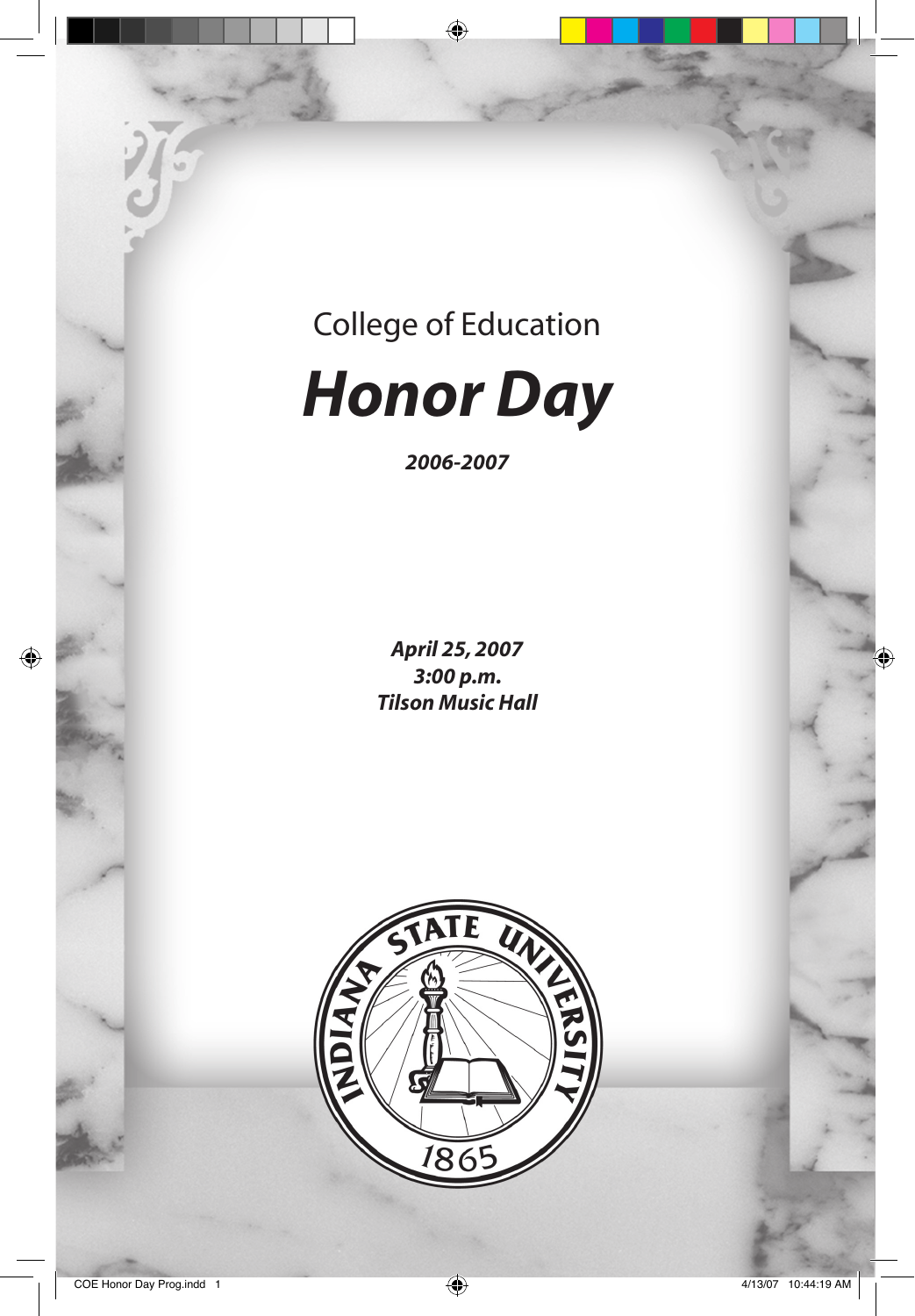

 $\frac{1}{\sqrt{2}}$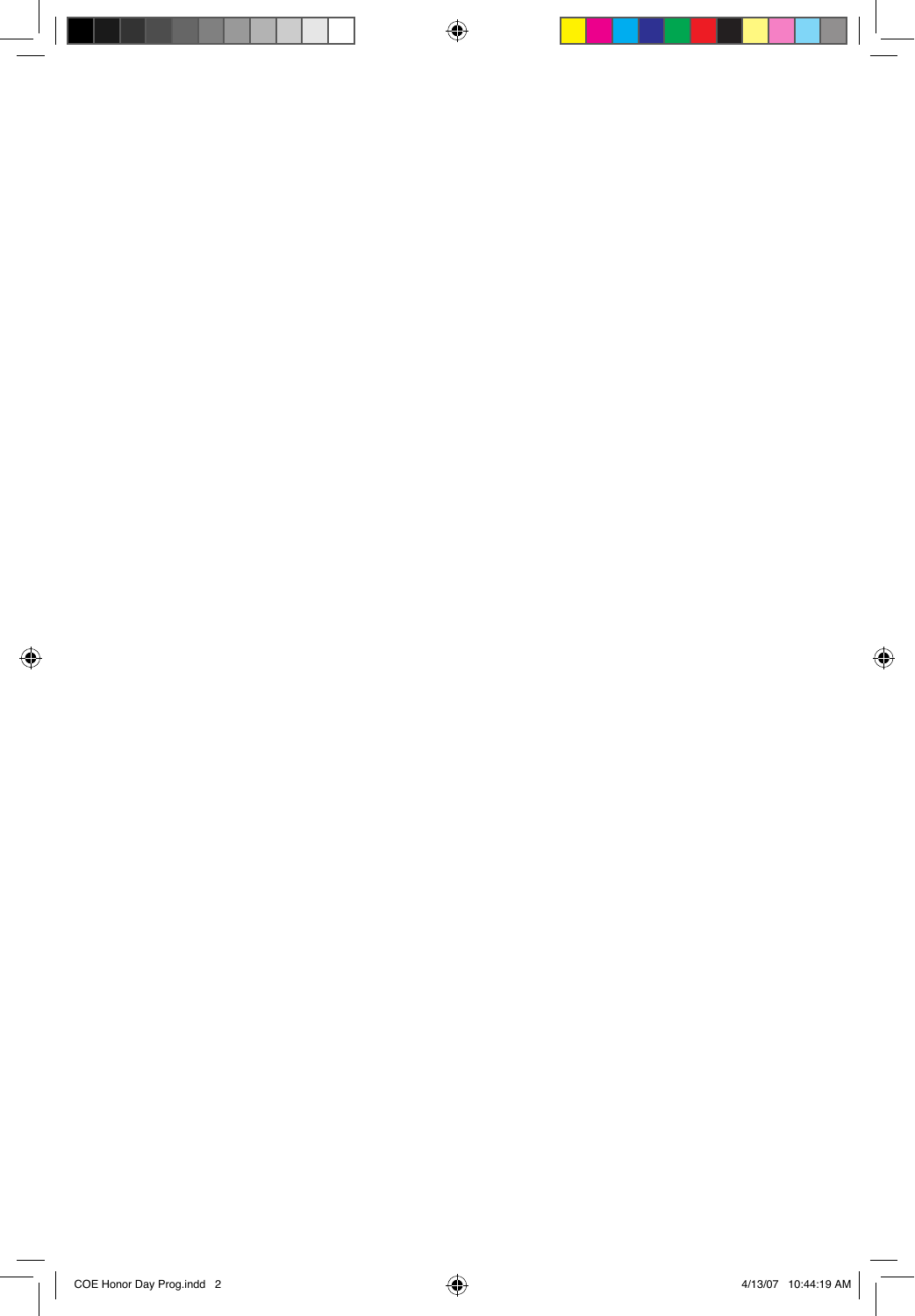

 $\bigoplus$ 



*2006-2007*

Presentation of Awards

⊕

University Awards and Scholarships

Recognition of New Endowments

Departmental Awards and Scholarships

College of Education General Scholarships

Graduation Honor Fourragère

Faculty Awards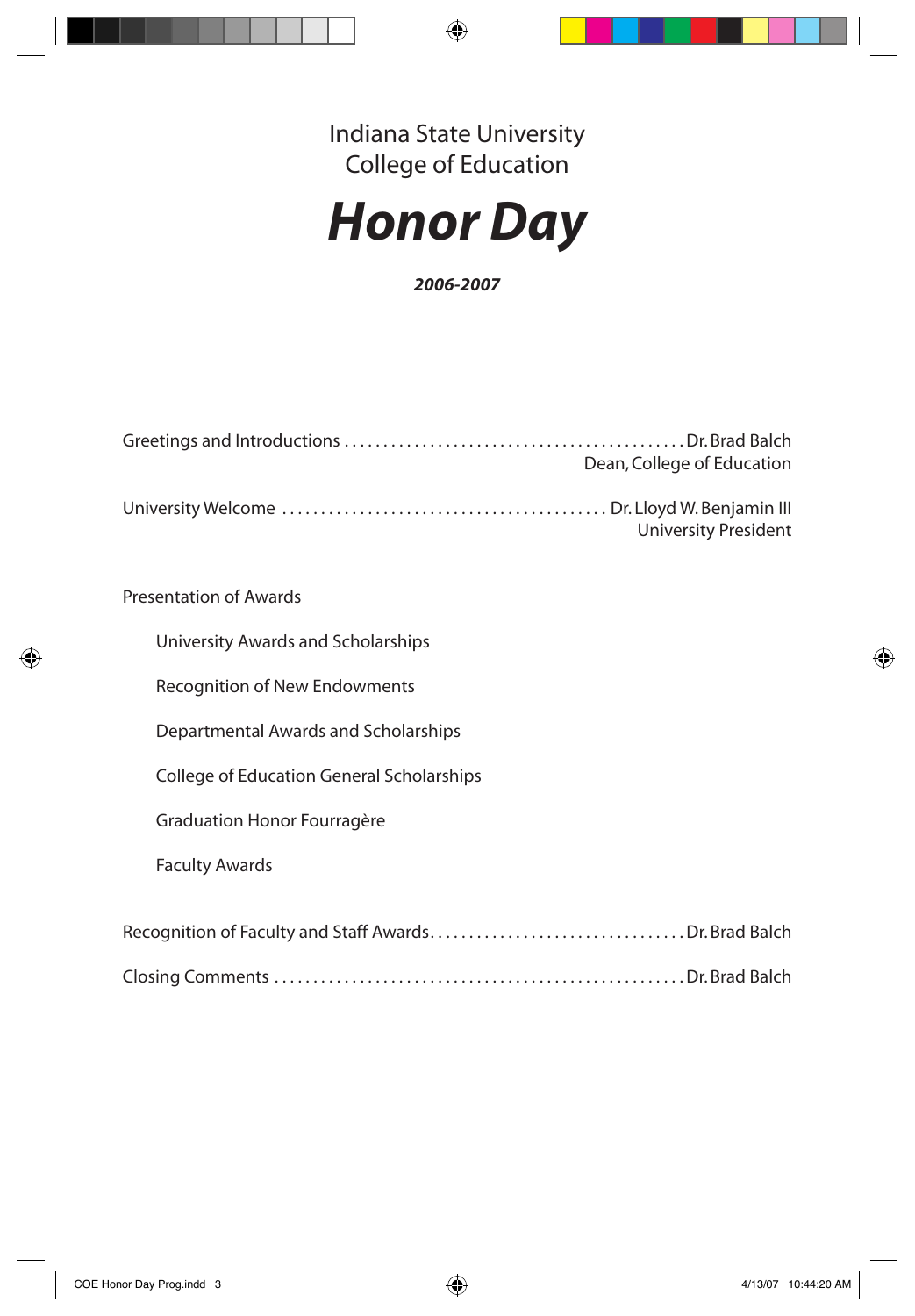# *University Awards and Scholarships*

# **High Honor Collegiate Scholars (4.0 GPA)**

This award is given to a full-time undergraduate student with 32 or more ISU hours and a 4.0 GPA.

⊕

| Kelli Knight                  |
|-------------------------------|
| <b>Stephanie Krietenstein</b> |
| <b>Kristin Kuester</b>        |
| Lisa Legg                     |
| <b>Kristin Leistner</b>       |
| Jessica Lewis                 |
| Kelsie Murphy                 |
| <b>Kimberly Parsons</b>       |
| Dava Reberger                 |
| <b>Daniel Summerlot</b>       |
| Jessica Suthard               |
| <b>Bret Todd</b>              |
| Amanda Wilson                 |
| Susan Young                   |
|                               |
|                               |

# *Recognition of New Endowments*

Vanita Gibbs Endowed Scholarship

⇔

Jessie N. House Memorial Scholarship

Robert H. and Marjorie C. Jerry Educational Travel Scholarship

Dr. William Littlejohn Professional Development Award in Special Education

# *Departmental Scholarships and Awards*

# **Communication Disorders and Counseling, School, and Educational Psychology**

*Communication Disorders Area*

## **Cheryl Slaughter Memorial Scholarship**

Established in 1990 by family and friends of Cheryl Slaughter. Recipients of the scholarship exhibit the qualities of altruism, kindness, and sensitivity to the needs of others.

# **Danielle Banfield**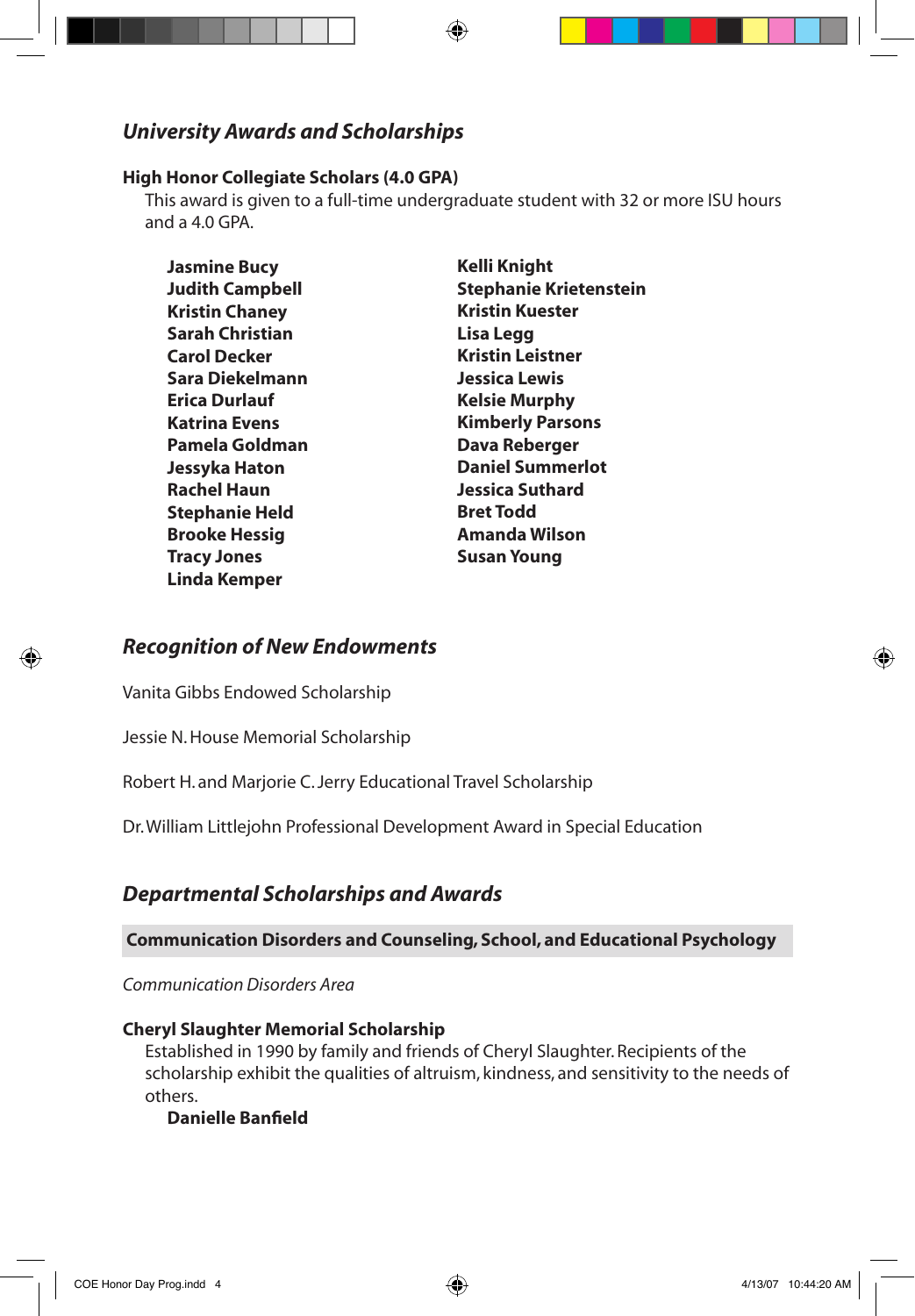

Established in 1964 by Professor Joseph Schick in memory of his mother Hannah Schlueter, this award is given to the senior in Communication Disorders who has achieved the highest GPA in the major.

# **Kristin Leistner Bret Todd**

# **Margaret L. Rowe Scholarship in Communication Disorders**

Established in 1977, this award honors Dr. Rowe, an ISU faculty member from 1948 to 1975, after whom the Margaret Rowe Center for Communicative Disorders was named. The award supports seniors with expenses related to student teaching.

 **Meredith Brown Dawn Sponn**

#### **Stella A. Ringer Memorial Scholarship**

Established in 1982 by Dr. James H. Ringer in honor of his mother, Stella A. Ringer, this award is given to an undergraduate or graduate student preparing to work with the hearing impaired.

 **Janelle Knies**

*Counseling Area*

## **Frances Williams Scholarship**

Given by the Vigo County Mental Health Association in honor of Miss Frances Williams, girl's counselor in the University School from 1943 to 1974, this award is presented to a master's student majoring in counseling/psychology in the College of Education.

 **Elaine Parrish**

## *Educational and School Psychology Area*

# **Barbara Kane Award in Educational Psychology**

This award was established in 1988 by Professor Emerita Kane, an ISU professor of educational and school psychology from 1976-1993, to encourage and reward an outstanding undergraduate student in educational psychology.

# **Jennifer Millington**

# **Dr. Bonnidell Clouse Research Award**

Established in 2004 by alumni and members of the faculty of the Department of Educational and School Psychology in honor of Dr. Bonnidell Clouse. This award is given for research that emphasizes the application of a psychological and/or educational theory to a problem in the classroom or an educational environment.  **Chavez Phelps**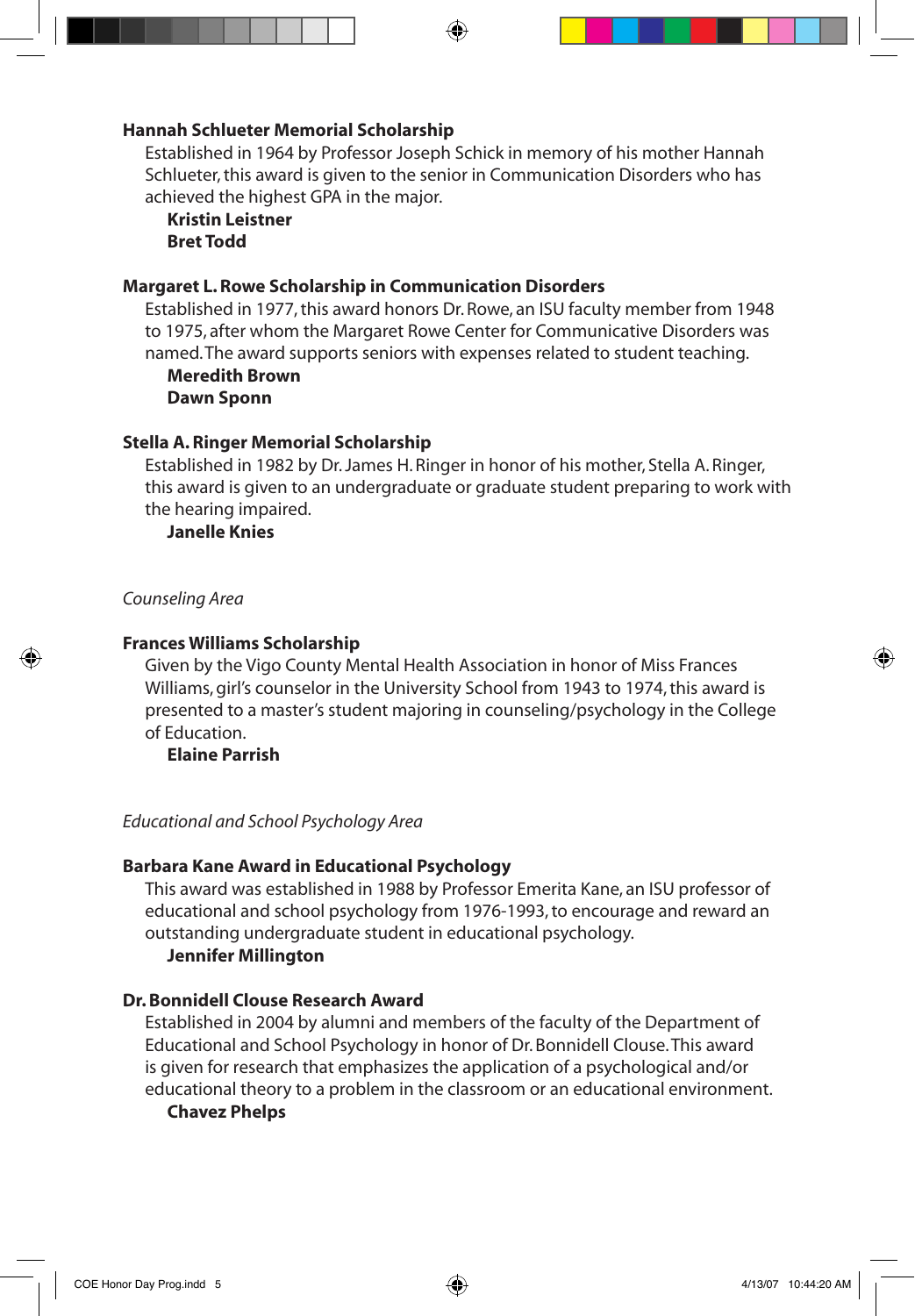

Established in 1966 by Herman D. Becker to promote quality psychological services for children with disabilities, this award is given annually to the outstanding doctoral student in the School Psychology Program at ISU.

# **Stephanie Powers**

## **Dr. Kenneth Walker Outstanding Educational Specialist Award**

Established in 2003 by members of the faculty in honor of Professor and Chairperson Emeritus Dr. Kenneth Walker, this annual award recognizes the outstanding student in the Educational Specialist Program.

 **Katie Askew**

## **Curriculum, Instruction, and Media Technology**

## **Dr. David W. Pease Award for Secondary Student Teacher of the Year**

This award was established by Dr. Pease's sister, Evelyn Yoder, in his memory. The award annually recognizes an undergraduate student teacher for outstanding performance in student teaching.

## **Randi Stephens**

## **Helen Layman Dix Memorial Scholarship**

Established in 1959 by George O. Dix in memory of his wife Helen Layman Dix, who was an assistant librarian for several years at Indiana State Teachers College, this award is given annually to a junior or senior in secondary education.

#### **Carey Sturgeon**

⊕

#### **Joan Jacob Award for Excellence in Secondary Education**

Commemorating Mrs. Jacob, a 1947 alumna and assistant professor for many years in ISU's Laboratory School, the award honors an outstanding undergraduate student enrolled in an all-grade, secondary, or junior high/middle school teacher licensure program.

#### **Ashley Higham**

#### **Wilburn T. Elrod Secondary Education Scholarship**

Established in 1991 by Dr. Elrod along with alumni, friends, and members of the faculty on the occasion of his retirement after 28 years of dedicated service to Indiana State University, his profession, and the Department of Curriculum, Instruction, and Media Technology. The award goes to a graduate student in secondary education.

# **Angela Nellis**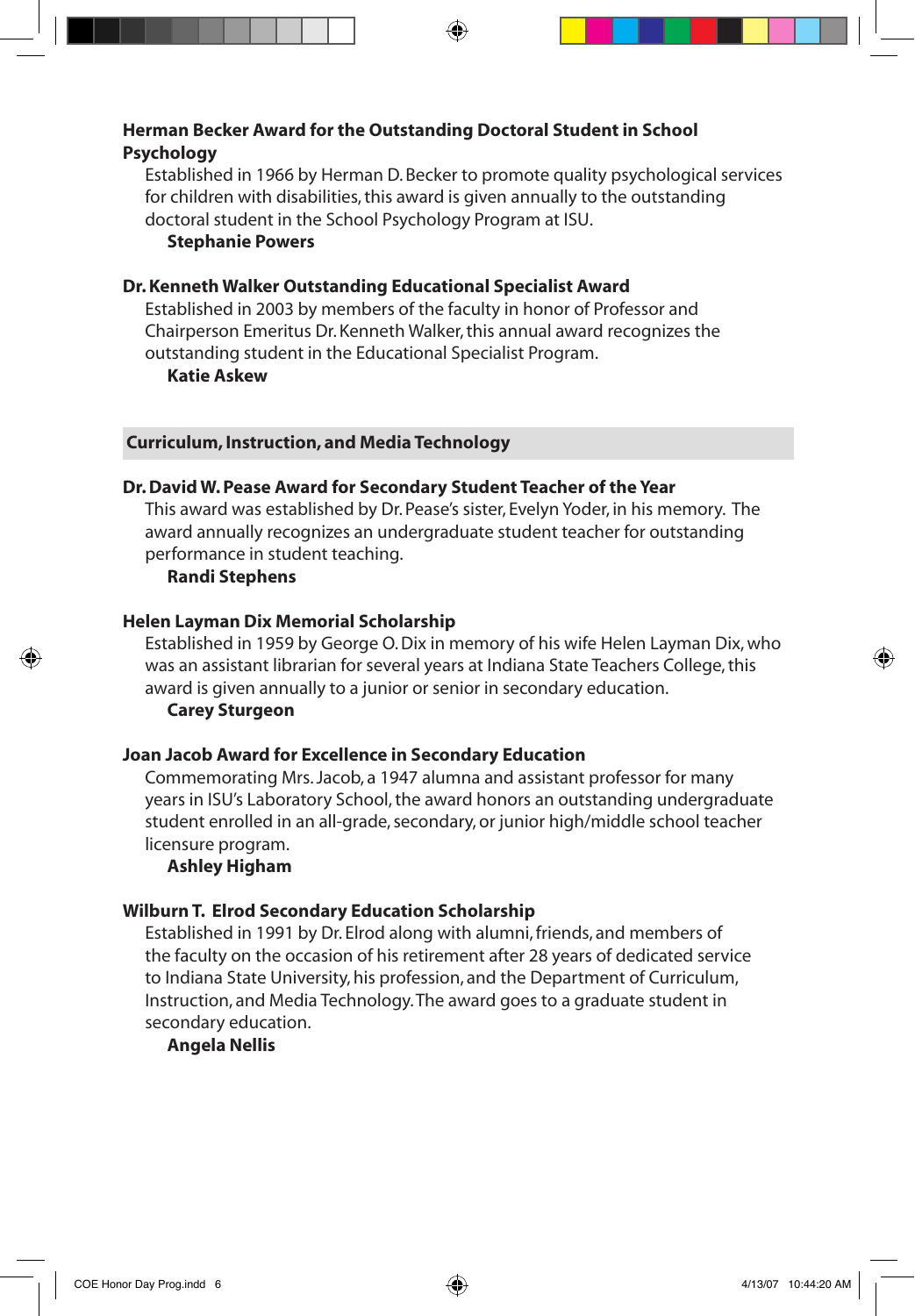# **Educational Leadership, Administration, and Foundations**

# **Dr. Alfred L. and Juanita R. Harding and Family Scholarship in Higher Education**

This award is presented to an Indiana resident who plans to pursue a career in college administration. Preference is given to graduates from Sullivan or Vigo counties.

# **Dana Willett**

## **Dr. Dale G. Findley Professional Development Award**

Established in 2003 by Dr. Findley on the occasion of his retirement. The award supports both student and faculty for state, national, and international travel related to professional development.

 **Bonnie Stephens Clinton Whitson**

## **Edgar L. Morphet Research Scholarship**

The scholarship was established in 1990 with a gift from the estate of Dr. Edgar L. Morphet, a 1916 alumnus of Indiana Normal School. Dr. Morphet was a professor of education at the University of California.

 **Todd Cummings Jack Dilbeck**

#### **Fred A. and Joyce E. Snyder Award**

Established by family and friends in honor of Drs. Fred and Joyce Snyder, the award is given to a student who has completed a dissertation that adds significantly to the educational administration body of knowledge.

 **Jeanne Zehr**

# **J. Fred Swalls Award in School Administration**

Established in 1979 by members of the faculty in honor of Dr. Swalls, the scholarship is awarded to a deserving student in the school administration doctoral program.

# **Abbie Olson Cynthia Pinchback-Hines**

## **Leland D. "Bill" Melvin Award**

Established by members of Bill's family at the time of his death in 1986, this award is given to a recent graduate in the Educational Administration Program.

 **Susan Mospens**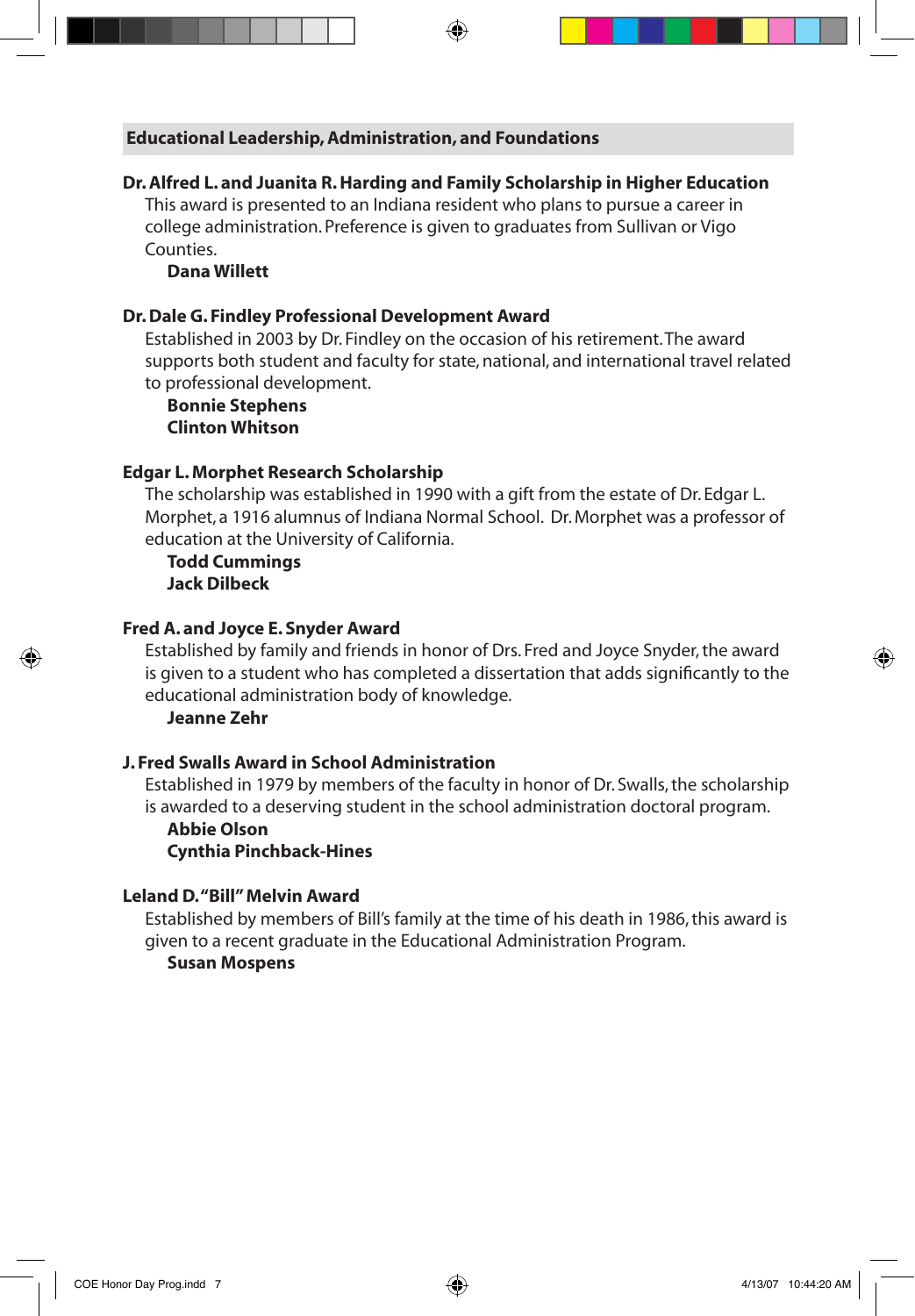# **Elementary, Early, and Special Education**

## **Donald R. and Joyce M. (Mattice) Ottinger Award**

Established in 2002 by the Ottinger's on the occasion of their 50 year ISU reunion celebration, the award recognizes creative approaches in elementary teaching.

 **Nicole Chmil Danielle Clapp Haley Newport**

#### **Dr. Doris Williams Outstanding Student Teacher Award in Special Education**

Established by alumni and members of the ISU faculty in honor of Dr. Williams upon her retirement in 2002 after more than 30 years of service to ISU, this award is given to a student in special education who has demonstrated performance excellence while student teaching.

 **Holly Byram**

## **Edgar M. Tanruther Scholarship**

Established by Edgar and Evelyn Tanruther at the time of Edgar's retirement. He was a professor of education and director of elementary student teaching.

# **Courtney Perkins**

## **Eva Chipper Memorial Scholarship**

This scholarship is awarded to an elementary education major who has evidenced an interest and ability in creative dramatics and oral interpretation of literature for children. Eva Chipper was an assistant professor of elementary education at ISU's Laboratory School from 1964-1977.

# **Angela Miller**

#### **Ione Shaul Nehf Memorial Scholarship**

Established by Christine Nehf Clark in memory of her mother who attended Indiana State Normal School and was a former teacher and principal. Mrs. Clark served as a librarian and assistant professor of education at the University School.

#### **Sarah Illingworth**

#### **Israel H. and Amanda L. Love Memorial Scholarship**

Clara M. Love, a 1901 ISU alumna, established this scholarship in memory of her mother and father.

## **Courtney Cooper**

#### **John R. Luce Endowed Scholarship**

This scholarship was established in 2003 by a gift from the estate of John Robert Luce. The John Luce Endowed Fund can be used by the department to further the best interests of the Special Education Program as appropriate. The department has designated the fund be awarded to outstanding graduate students.

## **Lauren Athey**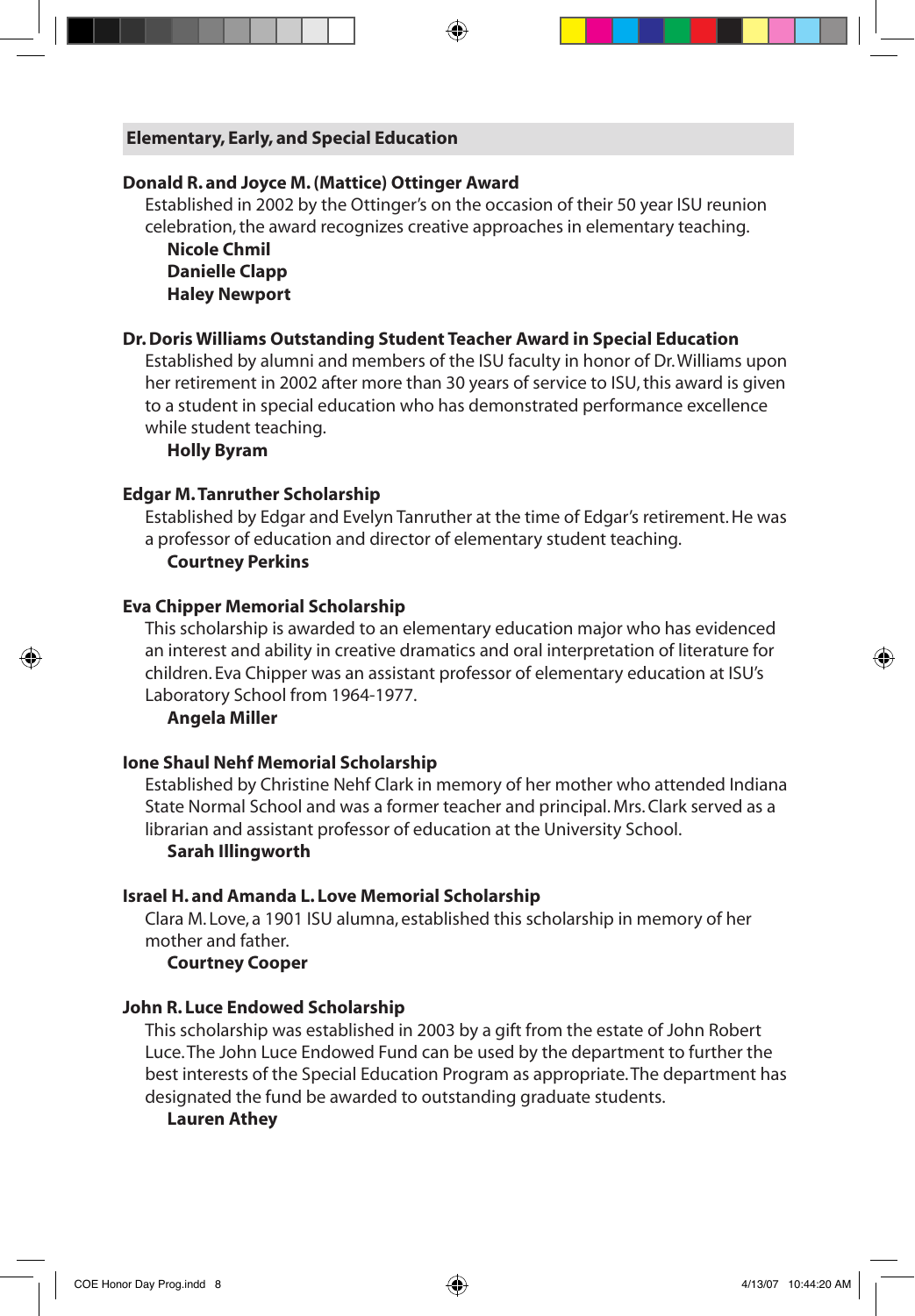

This scholarship was established by the estate of Lila Meres Gill, who served the teaching profession for 48 years. The scholarship is to be awarded to worthy students majoring in elementary education.

 **Katrina Evens**

## **Linda Owens Parker Scholarship**

Established in 1984 by Dr. Willis Parker in recognition of Dr. Linda Parker's successful completion of her doctorate in special education, this award is annually given to an outstanding junior in special education who plans to be a classroom teacher.

## **Susan Young**

#### **Lloyd N. Smith Memorial Scholarship**

In 2001 Marguerite Smith established this scholarship in memory of her late husband Lloyd, who served as a professor of elementary education from 1946-1974.  **Kimberly Parsons**

## **Mafalda Brooks Memorial Scholarship**

This scholarship was established by Lela Meres Gill in memory of her dear friend, Mafalda Brooks. The scholarship is awarded to a student majoring in elementary education.

 **Jenna Mitchell**

# **Margaret Gantner Scholarship**

Margaret Anne Gantner was a 1932 alumnus of Indiana Teacher College and a teacher. This scholarship was established by a gift from her estate.

 **Bethany Green**

#### **Mary E. White Elementary Teacher Awards**

These awards were established in memory of Mary Emily Campbell White to recognize students for outstanding performance in the elementary educator preparation program. White attended ISU in the 1890s and was an elementary teacher for 16 years.

 **Linda Biggs Laura Buckner Jasmine Bucy Holly Byram**

**Nicole Chmil Nicole Denning John Link**

## **The Michael and Mary Blackwell Scholarship in Elementary Education**

Mary ('70) and Mike ('71) Blackwell established the Blackwell Scholars Program in 2006 in memory of their fathers, Mark Blackwell and S. E. "Bud" Brussell. The Blackwell Scholarship goes to an Indiana resident who demonstrates the qualities of good leadership and character in and out of the classroom.

 **Kristen Kuester**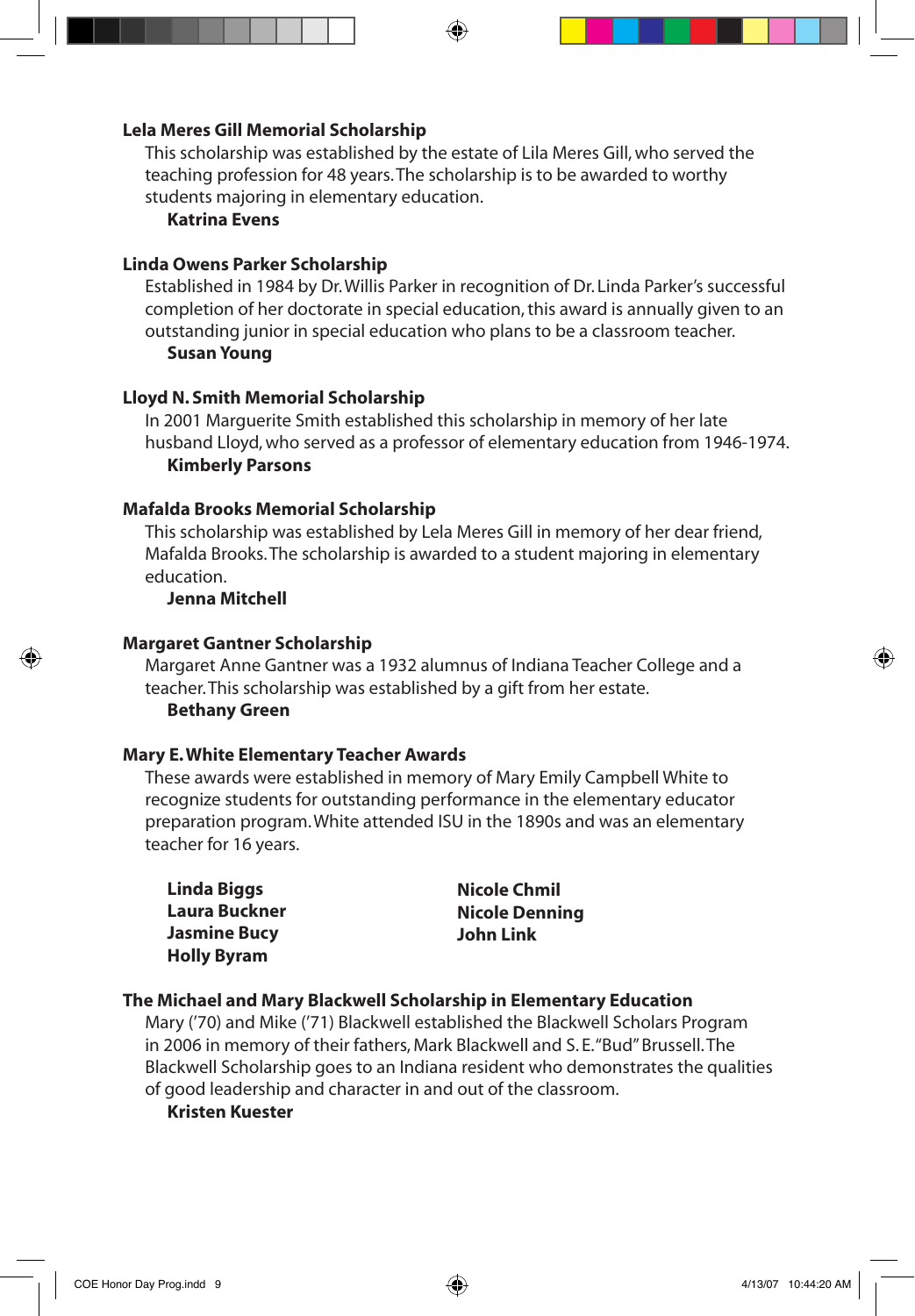

Established by David Nicoson, a 1956 alumnus and retired elementary school principal, this annual award honors a student in elementary education who demonstrates excellence in mathematics education.

 **Nicole Denning David Redman**

# **Otto J. Shipla Elementary Student Teaching Award**

Professor Emeriti Shipla established this award in 1986 to recognize outstanding performance in student teaching. Dr. Shipla was a professor of education at ISU from 1956-1986.

 **Nikki Monroe Kimberly Ricketts Shannon Wilson**

## **Pearman Sharp Endowed Scholarship**

Established in 2000 by Dr. Martha Pearman Sharp, an ISU professor of music from 1950-1974, the award is given annually to worthy students at the junior or senior level pursuing a major in elementary or early childhood education with an endorsement in reading.

 **Heather Edwards**

# **Ron Nazerine Award**

Established by Ron Nazerine, a 1961 alumnus and retired mathematics teacher, this annual award is given to an outstanding student pursuing an endorsement in computer literacy.

 **Nichole Chmil**

#### **Sycamore Sisters Scholarship**

In 2001, four faculty members, who comprise the unique singing group known as the Sycamore Sisters, established this award to be given annually to a student who demonstrates innovative use of drama, music, or art in the teaching of language arts.

# **Amanda Wilson**

#### **Sylvia Laska Memorial Scholarship**

This scholarship was established in 1987 by professor emeritus of art, John Laska, to honor his wife, Sylvia, a 1966 alumna, retired teacher, and social activist who held a deep concern for human rights.

 **Emily Debney**

## **\*Dr. Vanita Gibbs Scholarship**

In 1999 Dr. Seth Cohen established this scholarship to honor his former third grade teacher, Dr. Vanita Gibbs, for her inspiration and innovation in the classroom. Dr. Gibbs was a professor of elementary education from 1959 to 1992.

# **Ginger Hathaway**

COE Honor Day Prog.indd 10  $\overline{\bigoplus}$  4/13/07 10:44:21 AM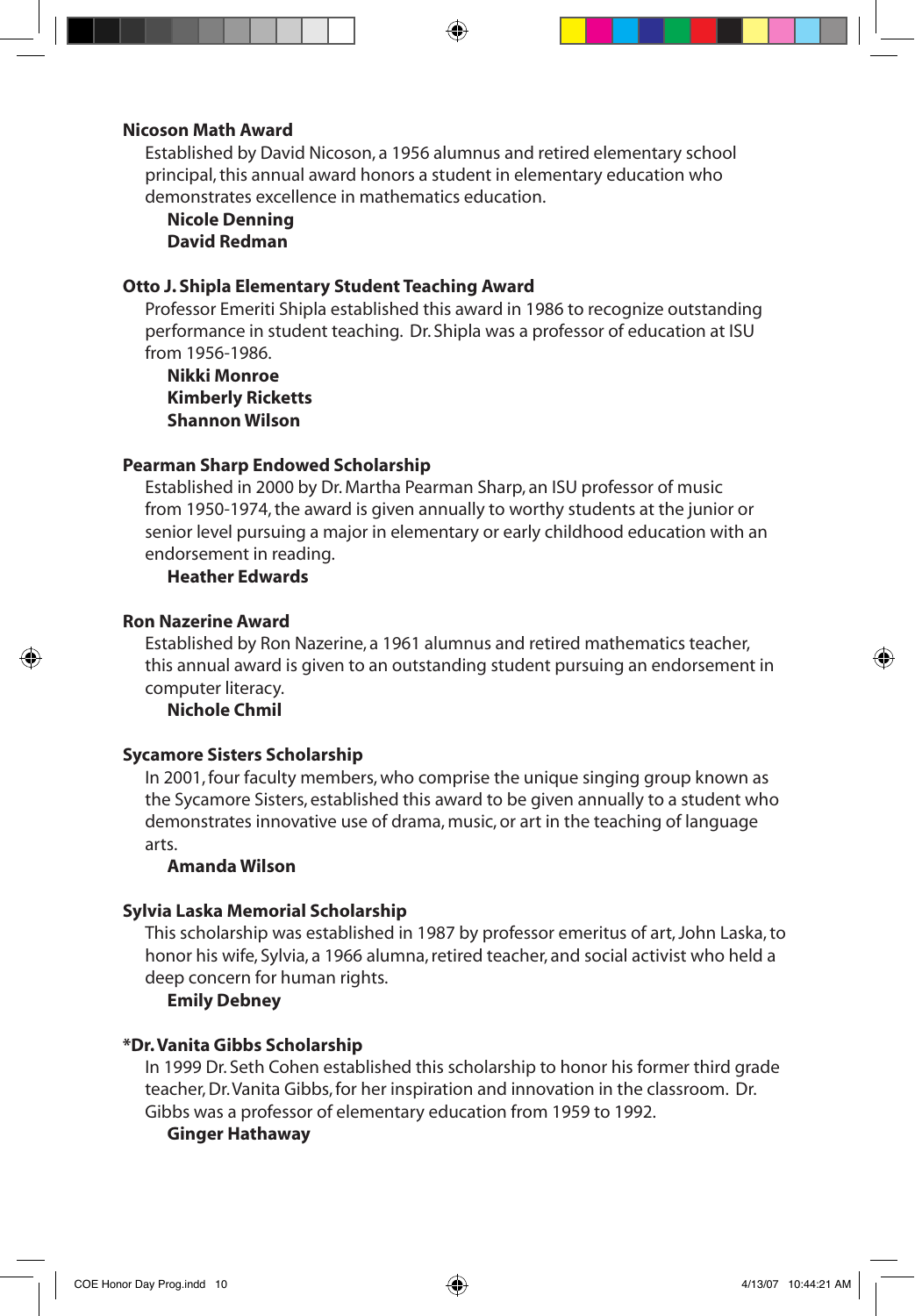# **Blumberg Center for Interdisciplinary Studies in Special Education**

# **Fannie Blumberg Scholarship for Special Education**

Established by a gift from the estate of Fannie Blumberg, a writer of children's books, artist, and philanthropist, the scholarship is awarded annually to an incoming freshman majoring in special education or communication disorders and is renewable for four years.

 **Holly Witte**

# *College of Education General Scholarships*

## **A. Elwood and Juneth S. Adams Scholarship**

This scholarship was established in 1982 by a gift from the estate of A. Elwood and Juneth S. Adams. Dr. Elwood Adams had an outstanding career in the field of education for more than 44 years. He later served as a visiting professor at Indiana State University.

 **Morgan Engle Kristin Kixmiller Erika Love Courtney Perkins**

#### **Arthur L. Lucus and Cora Lucus Chestnut Fund**

Established by a gift from the estate of James M. Chestnut, a 1928 alumnus of Indiana State. The scholarships are awarded to deserving education students from Daviess County who plan a teaching career in the public schools.

 **Richard Daily Melissa Pancake Megan Wildman**

#### **Caleb Mills Memorial Scholarship**

Established in 1953 by Helen Condit, this scholarship honors the memory of her grandfather Caleb Mills, second state superintendent of public instruction and an outstanding leader in the establishment of the Indiana public school system.  **Chandra Burns**

#### **Catherine Polson Education Scholarship**

This scholarship was established by Catherine Polson in loving memory of her late husband, Lawrence Polson. The scholarship is awarded to incoming full-time freshman students majoring in education.

 **Megan Brammer Amanda Finch Kristi Gilbert Joshua Grossman Lisa Nepote**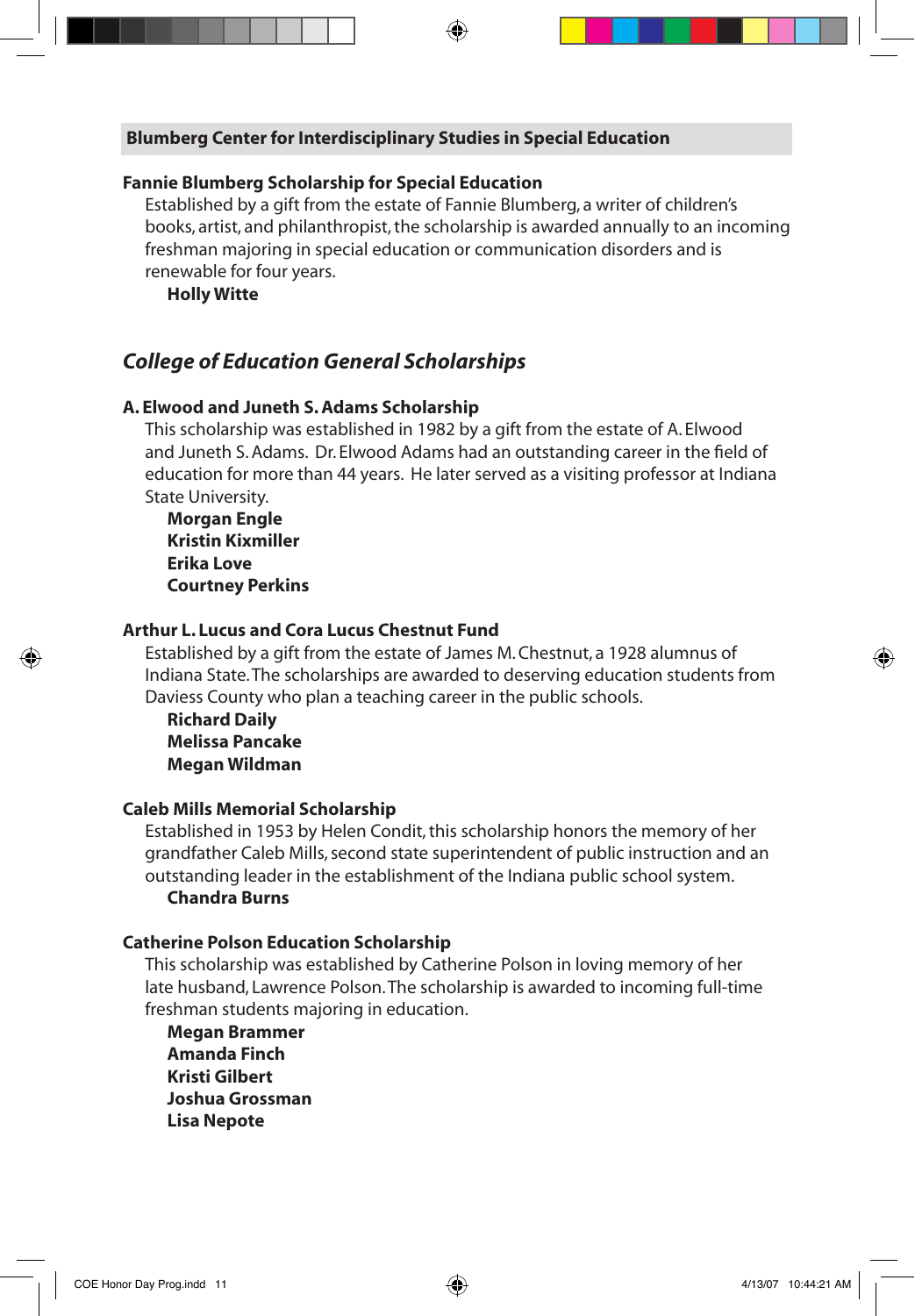

Established in 1990 by members of the Beta Omicron chapter of Delta Kappa Gamma, an international society of key women educators, this scholarship is awarded annually to a junior or senior female student who demonstrates strong promise of becoming an outstanding educator.

# **Cassandra Denny**

# **Elisha A. Bourn Scholarship in Education**

Established in 2006 by a gift from the estate of James Elrod, in memory of his grandfather Elisha A. Bourn, who attended Indiana Normal School in the 1870s. The recipient must be a junior who plans to teach and reside in Indiana.

## **Milinda Johnson**

## **Elliott and Estelle Nelson and Family Scholarship**

Elliott Nelson, now retired, was the president and owner of Modern Vending Inc. and his wife Estelle taught school for seven years. The scholarship was established as a way for the Nelson's to give something back to the community in appreciation for the support they had received.

## **Mallory Bannon**

#### **Dr. Gail M.W. Huffman-Joley Award**

This award was established in 2002 by friends and colleagues of Dr. Huffman-Joley, former dean and professor of education. The award will benefit outstanding students from ISU PDS Partnership Schools who are interested in pursuing degrees in teacher preparation.

 **Karl Wayne Goodman South Vermillion High School**

## **Dr. Herbert J. Klausmeier Scholarship in Education**

Established in 2003 by Dr. Klausmeier, a 1940 alumnus of Indiana State. Dr. Klausmeier was the founder of the Wisconsin Center for Education Research at the University of Wisconsin—Madison. He has authored or edited more than 50 books, over 200 articles and research reports, and five college texts. Klausmeier received coveted awards and recognition in the fields of education, psychology, research, and leadership.

# **Jolene Allgood**

## **Hilda Maehling Memorial Scholarship**

Established in 1981 by a gift from the estate of Hilda Maehling, the scholarship is given annually to a student majoring in education. Maehling graduated from Indiana State Teachers College in 1915 and began her teaching career in the city schools of Terre Haute.

# **Amanda Wilson**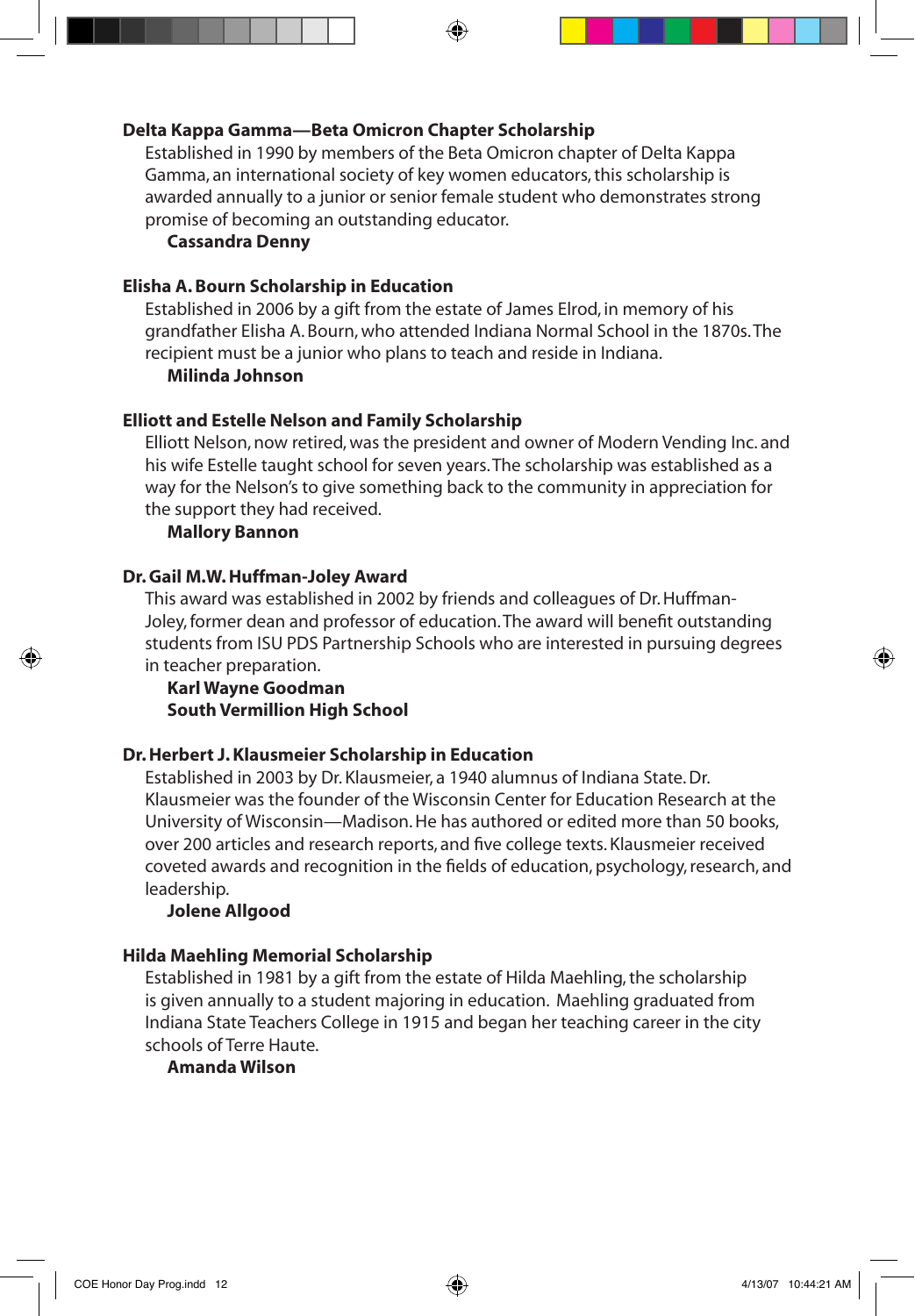

Established in 1990 by the children of Jessie House as well as family friends. Mrs. House was the former Jessie Mae Needham, who married Wilson M. House. The Houses have a strong and rich history in Terre Haute and the Indiana State University community. The recipient must be a graduate of an Indiana or surrounding state high school.

#### **Debra Knaebel**

## **Madonna Owen and Linda Owen Scholarship**

Established by a gift from the estate of Madonna Owen in 2005, the scholarship is awarded to deserving women preparing for a career in education. Preference is given to students in ISU band or choir.

 **Carrielle Baumgarte**

#### **Mae McCracken Memorial Scholarship**

The family of Mae McCracken established this scholarship in 2001 to be awarded to a student from Vigo County. Finances prevented McCracken from completing a college degree and becoming the teacher she always wanted to be. The family established the scholarship to honor the values that she exemplified.

# **Amanda Finch**

#### **Marian George Memorial Teaching Scholarship**

Established in 1991 by a gift from the estate of Marian George, an ISU alumnus who retired in 1973 after 24 years of teaching, this scholarship is awarded to students majoring in the field of education.

| <b>Emily Fordice</b>     | <b>Heather Nees</b>    |
|--------------------------|------------------------|
| <b>Ryan Gilman</b>       | Dava Reberger          |
| <b>Emily Hildenbrand</b> | <b>Sarah Schweir</b>   |
| <b>Kristin Kuester</b>   | <b>James Stepp</b>     |
| <b>Jessica Lewis</b>     | <b>Jessica Suthard</b> |
| <b>Kelly Lichlyter</b>   | <b>Erica Will</b>      |

# **Norma Grosjean Scholarship in Education**

This scholarship was established in 2000 by Norma Grosjean, a beloved staff member of many years in the College of Education's Office of Student Services. The scholarship is given annually to a worthy ISU student with a major in education.

 **Maria Delago-McCaughey Madison Hayne Susan Young**

## **Pamela and Earl Godt Scholarship**

This award was established in 1988 by Pamela Terry-Godt, the first director of the Blumber Center, and Earl Wayne Godt, II who was an assistant professor of electronics and computer technology. The award alternates between the Department of Electronics and Computer Technology and the College of Education.  **Eric Hayes**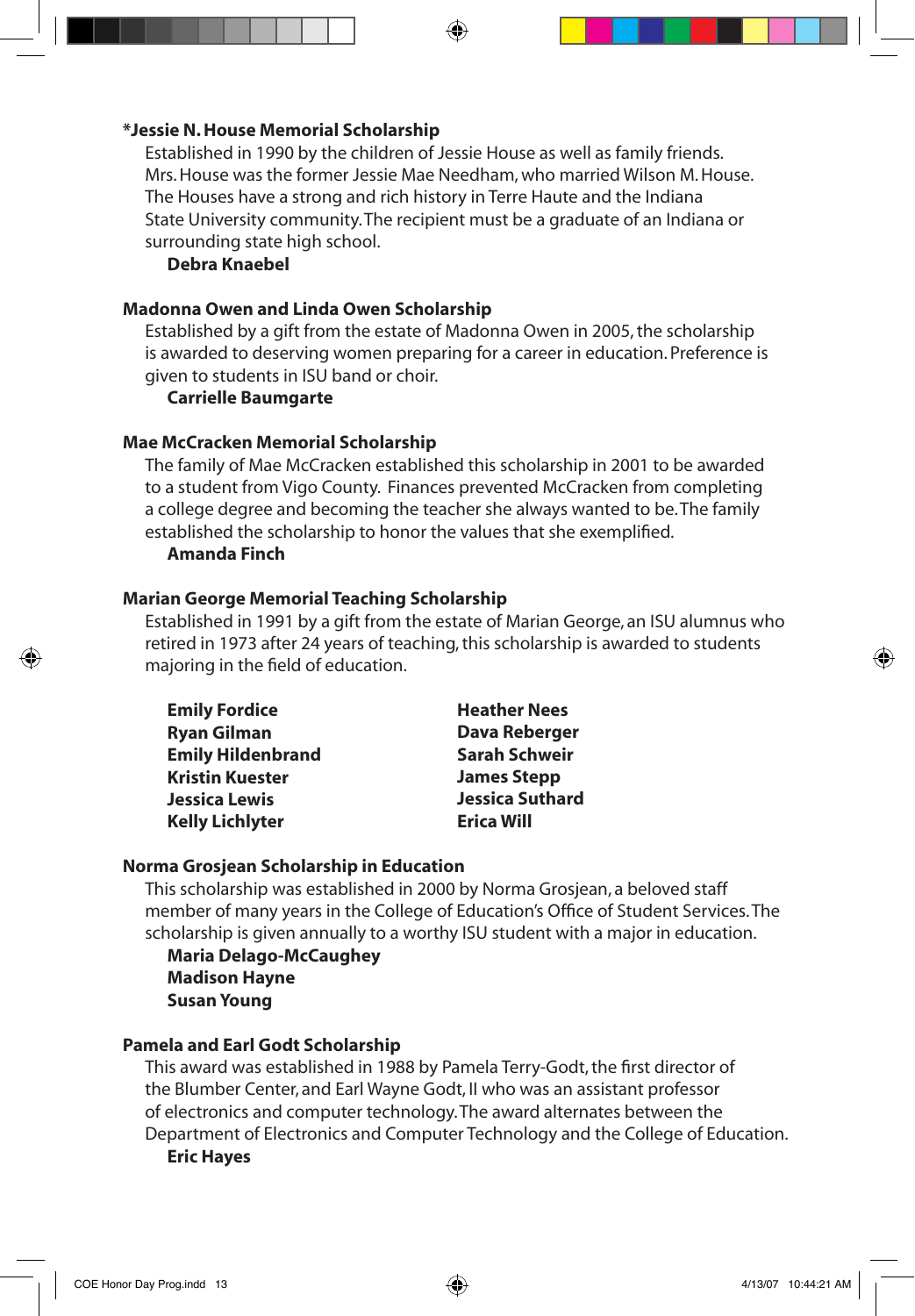# **Pansy Beatrice Bryant Walker Memorial Scholarship**

Established in 1982 by the estate of Mary M. Conkle, in honor of her mother, Pansy Beatrice Bryant Walker, the scholarship is given annually to deserving students in the field of education.

 **Sara Buse Kristin Chaney Stephanie Fryer Amanda Green**

**Tracy Jones Whitney Miller Kimberly Parsons**

# **Patricia Drake Memorial Scholarship**

This scholarship was endowed in 2004 from the estate of Patricia J. Drake. This scholarship will support students who are interested in teaching at the elementary and/or middle school level.

 **Heather Emery Bethany Green Kimberly McManus Bethany Naughgle**

**Alyssa Papinchock Kayleigh Pepmeier Aaron Westfall**

#### **Ray and Adelaide Hahn Memorial Scholarship**

Established in loving memory of their parents Ray and Adelaide Hahn, the renewable scholarship is awarded annually to students from families with three or more children pursuing degrees in education. All seven of the Hahn children attended ISU and all but one majored in education.

 **Lauren Athey Megan Carey April Philpott**

⇔

# **Ray Asbury Scholarship in Education**

Students, friends, and relatives established this scholarship in 1976 in honor of Ray Asbury's retirement as principal of Sugar Grove School. Asbury is a 1932 alumnus of Indiana State University.

# **Amanda Finch**

### **\*Robert H. and Marjorie C. Jerry Educational Travel Scholarship**

Established by Dr. Robert H. Jerry, professor of educational administration from 1963 to 1985, and Dr. Marjorie C. Jerry, professor of home economics from 1966 to 1985. Recipients of the award must be traveling abroad related to his/her major or minor area of study.

 **Stephanie A. Fryer Bridget K. Sullivan** 

# **Ruth Anna Bourne Elrod Scholarship in Education**

Establish in 2006 by a gift from the estate of James Elrod in memory of his mother, Ruth Anna Bourne Elrod who graduated from Indiana Normal School in 1918. The recipient must be a junior who plans to live and teach in Indiana.

# **Sara Diekelmann**

COE Honor Day Prog.indd 14  $\longleftrightarrow$   $\longleftrightarrow$   $\longleftrightarrow$   $\longleftrightarrow$   $\longleftrightarrow$  4/13/07 10:44:21 AM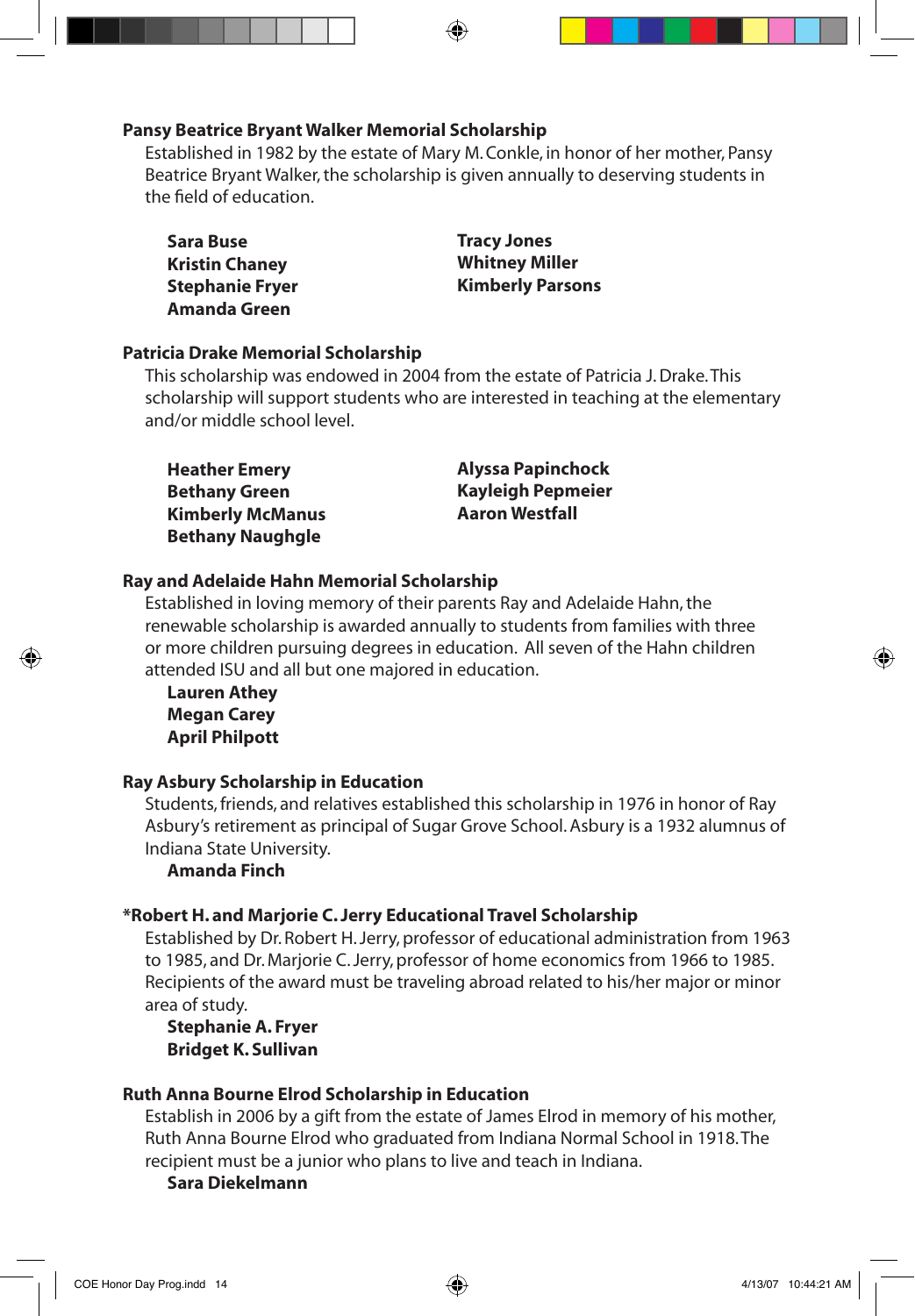

This scholarship was established in 1995 by Margaret Zenor Eldredge, a 1935 ISU graduate, in memory of her sister Helen Zenor Brez, a 1938 graduate, and her mother Ruth Hanna Zenor, who attended Indiana State Normal School and Indiana State Teachers College.

# **Marcus Artner**

# **Thelma F. Mills Scholarship**

Established by a gift from the estate of Thelma Mills, an ISU alumna, the scholarships are awarded annually to worthy students who have meaningful work experiences in the field of study while pursuing their degrees.

 **Stephanie Held Alice Houston Kelli Knight Amanda Wilson**

# **Wayne E. Schomer Scholarship**

Established by the Wayne E. Schomer family, this scholarship honors his memory and service to ISU. Dr. Schomer held various positions at ISU for more than 37 years, including vice president of advancement from 1966 to 1974. The Schomers have a long and well established history with Indiana State University.

 **Chandra Burns**

# *Special Graduate Awards*

# **The Adams Outstanding Master's Thesis/Project Award**

This honor is only awarded when there is a truly outstanding candidate. Nominations for this award are made by advisors for candidates who add significantly to the body of knowledge. The award is made possible through the estate of A. Elwood and Juneth S. Adams.

# **Janice Hopp**

# **The Adams Outstanding Doctoral Thesis Award**

Established by a gift from the estate of A. Elwood and Juneth S. Adams. Awarded to a graduate student who shows great promise as a member of the future professoriate rather than as a private practitioner.

# **Waltrina E. DeFrantz-Dufor**

# **The Reitzel Faculty Research Award**

This award is presented to a faculty member whose research must be rigorous and utilize acceptable research methodologies (qualitative and quantitative) and contribute to the knowledge base in his or her field.

# **Dr. P. G. Aaron**

 **Communication Disorders and Counseling, School, and Educational Psychology**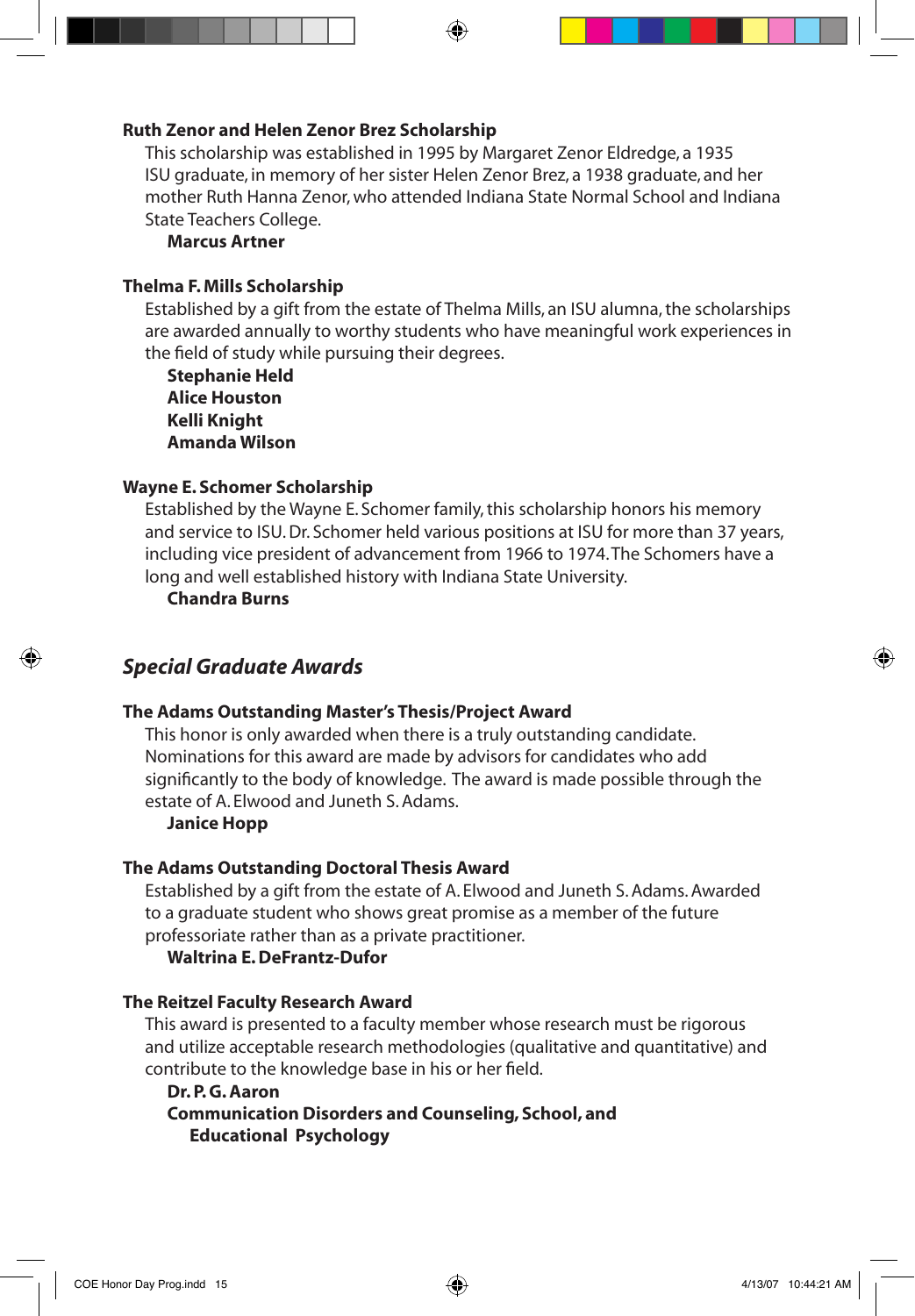# *Kappa Delta Pi*

Kappa Delta Pi is an International Honor society for education majors and practicing teachers established in 1909. The 56,000 active members, honored for their high academic achievement and dedication to teaching, are provided professional growth opportunities and collaboration through the national organization with conferences and publications targeted at educational excellence. Indiana State University established one of the first chartered chapters in 1937, and has hundreds of distinguished alumni in the educational field. The new members recognized for the 2007 induction class have all demonstrated very high academic achievement and potential for positive impact on tomorrow's students.

⊕

 **Tad Chew Whitney Clarke Ashley Cooper Kayleigh Cope Tricia Crain Nicole Denning Alyssa Duncan Crystal Eckert Heather Edwards Heather Emery Jessyka Haton Catherine Hill Brandi Horner Suzanne Jacob Milinda Johnson Mallory Johnston Kimberly Kelley Steffyn Kiefer**

⊕

**Andrew Knueven Jeanine Kraus Jessica Lewis Jenna Marquis Joni McWhirt Jessica Meier Luann Modesitt Kimberly Parsons Kayleigh Pepmeier Courtney Perkins Lindsey Rost Tracy Schaefer Heather Schmeling Julie West Aaron Westfall Jessica Woodard Susan Young**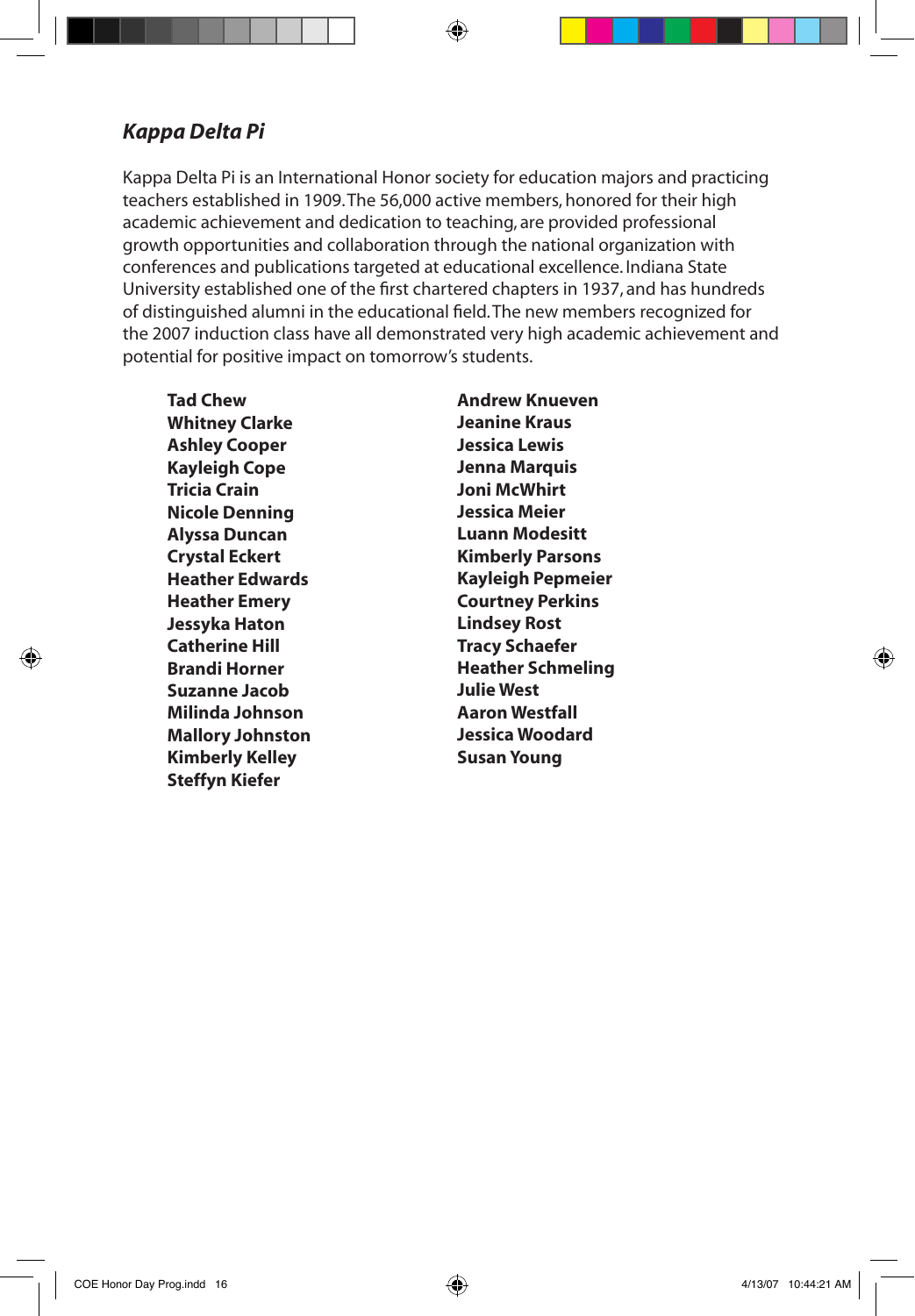# *University Honors Program Graduates*

# *College of Education Graduation Honor Fourragère*

 $\bigoplus$ 

# **Cum Laude (3.6-3.79 GPA)**

| <b>Brandi Bause</b>  | Susan McGranahan         |
|----------------------|--------------------------|
| <b>Hannah Begle</b>  | <b>Megan Mehringer</b>   |
| <b>Nicole Chmil</b>  | <b>Trisha Newman</b>     |
| <b>Ashley Green</b>  | <b>Kimberly Ricketts</b> |
| <b>Emily Hayes</b>   | <b>Jodie Smith</b>       |
| Amanda Holeman       | <b>Paige Stader</b>      |
| Kamasia Kern         | <b>Amber Wade</b>        |
| <b>Janelle Knies</b> | <b>Ann Wireman</b>       |
| Rachel Lamb          | <b>Richard Zabelin</b>   |
| Jessica Laughlin     |                          |

## **Magna Cum Laude (3.80-3.94 GPA)**

| <b>Danielle Banfield</b> | <b>Gretchen Oehler</b>    |
|--------------------------|---------------------------|
| <b>Cortney Cail</b>      | <b>Suzanne Olsen</b>      |
| <b>Lara Catlin</b>       | <b>Allyson Pearcy</b>     |
| <b>Nicole Denning</b>    | <b>Lauren Rash</b>        |
| <b>Kristen Edwards</b>   | Sarah Roush               |
| <b>Kate Gregg</b>        | <b>Ashley Scherle</b>     |
| <b>Ryan Hanson</b>       | <b>Sherry Schlenz</b>     |
| <b>Adrienne Harpenau</b> | <b>Janelle Spellmeyer</b> |
| <b>Amanda Keltz</b>      | <b>Shelby Thompson</b>    |
| <b>John Link</b>         | <b>Bret Todd</b>          |
| <b>Haley Newport</b>     |                           |

# **Summa Cum Laude (3.95-4.0 GPA)**

| Jennifer Deno    |
|------------------|
| Heidi Hoke       |
| Lisa Legg        |
| Kristin Leistner |

**Gina Nepote Laura Pierson Thomas Wolf**

⊕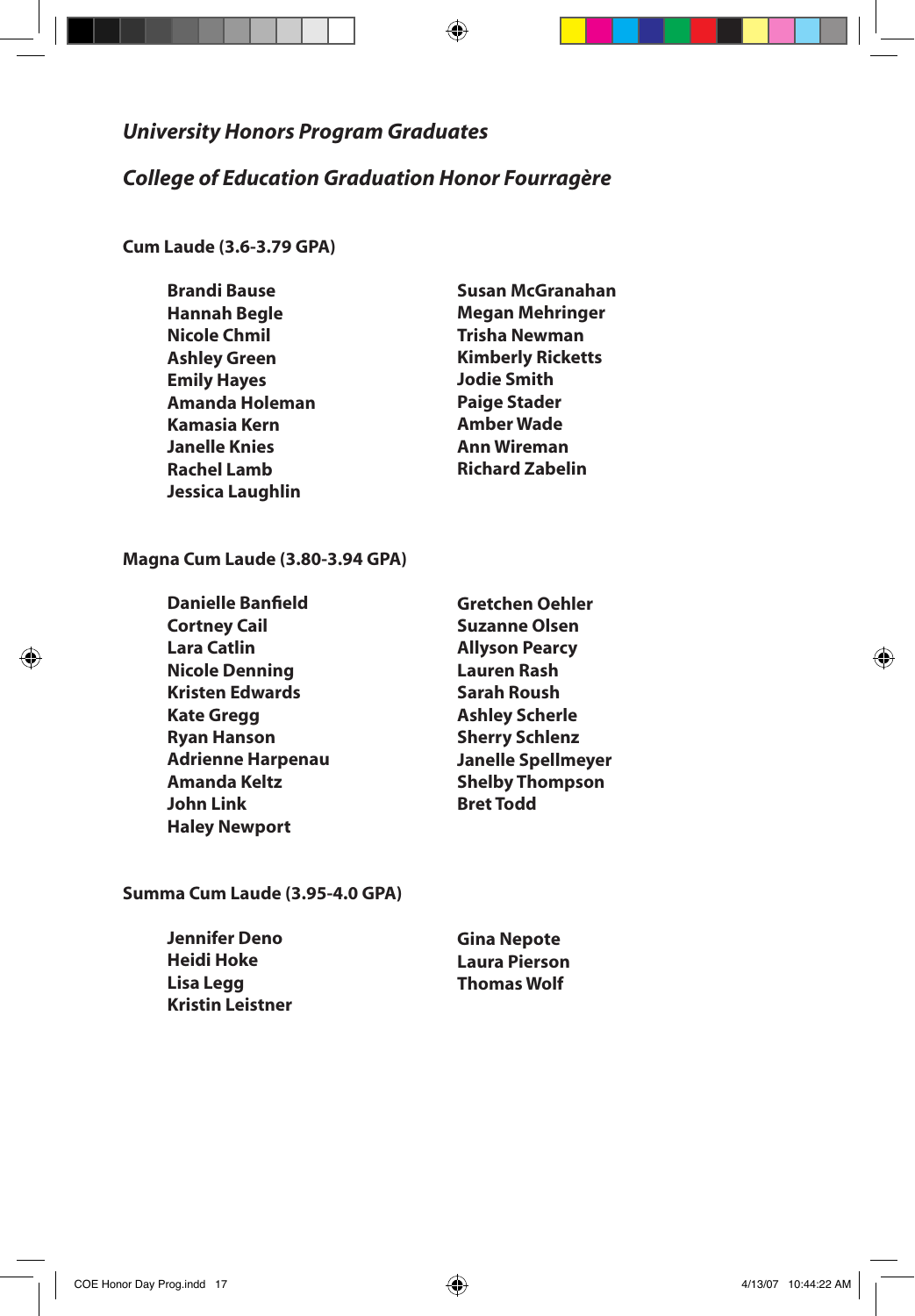# *Faculty Awards*

- **Dr. Debra Leggett,** assistant professor of counseling, received the Doctoral Student Organization Faculty of the Year Award recognizing dedication, service, and guidance to counseling psychology students.
- **Dr. Mary Howard-Hamilton,** professor in the Department of Educational Leadership, Administration, and Foundations, received the Robert Shaffer Award through the National Association of Student Personnel Administrators (NASPA). Dr. Howard-Hamilton also received the Wise Woman Award from the American College Personnel Association.
- **Dr. Denise Collins** received the Annuit Coeptis Award from the American College Personnel Association. Dr. Collins is an assistant professor in the Department of Educational Leadership, Administration, and Foundations.
- **Dr. Will Barratt,** associate professor in the Department of Educational Leadership, Administration, and Foundations, was awarded the College of Education Holmstead Distinguished Professorship Award.
- **Dr. Hema Ganapathy-Coleman,** assistant professor in the Department of Communication Disorders and Counseling, School, and Educational Psychology, received the American Psychological Association's International Travel Award.

⇔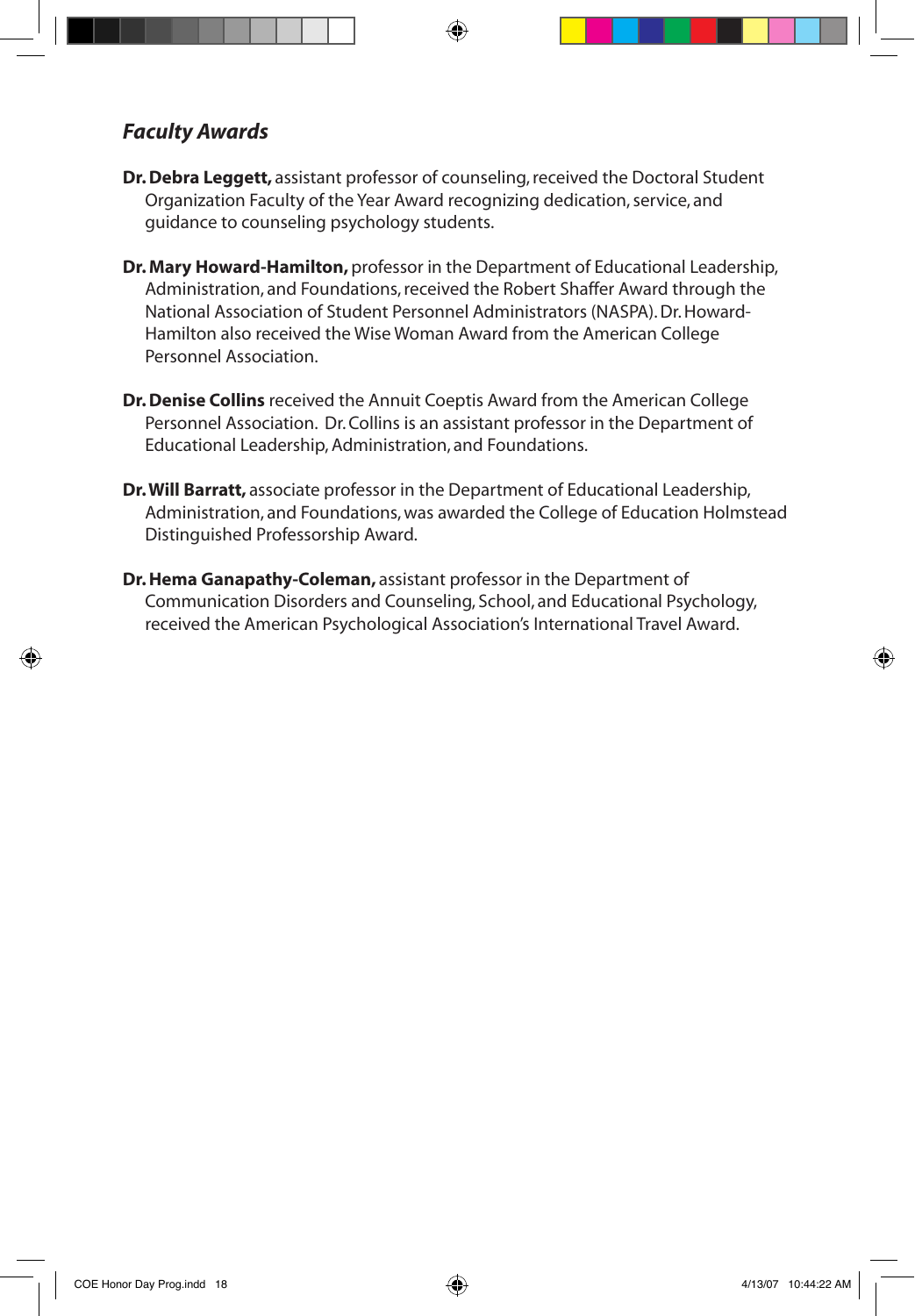# *Awards Presented at Other Ceremonies*

 **Communication Disorders and Counseling, School, and Educational Psychology**

⊕

*Communications Disorders Area*

**Indiana Speech-Language Hearing Association Outstanding Graduate Clinician Award Amberlee Jackson Kelly Wilson**

**Outstanding Undergraduate Clinician Danielle Banfield**

**Helen D. Sapp Outstanding Graduate Clinician Destiny Wilson**

*Counseling Area*

⇔

**Edward G. Roeber Memorial Scholarship Allison Bradshaw**

**Merle M. Ohlsen Scholarship Dynesha Mason**

 **Curriculum, Instruction, and Media Technology**

**Van Til Graduate Student Award in Writing Deborah Flurkey**

 **Curriculum, Instruction, and Media Technology and Elementary, Early, and Special Education**

Indiana Association of Colleges for Teacher Education

**Outstanding Future Educator Award Linda Biggs Jasmine Bucy Jeremy Ledford Shauna McLaughlin Randi Stephens**

*\* Special donor recognition*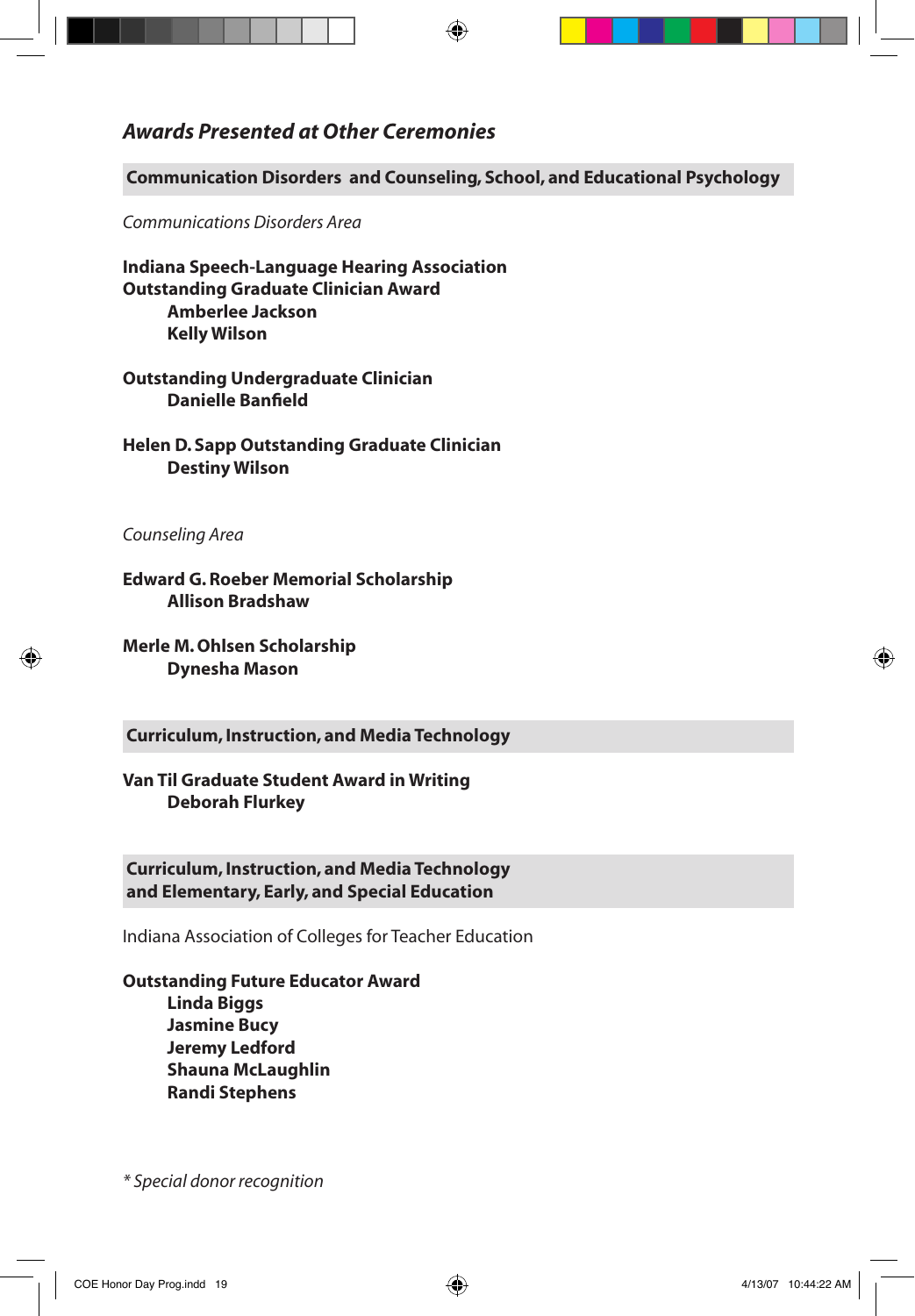# *Thank you to those who have made this day possible:*

 $\bigoplus$ 

Robin Andrews Dr. Brad Balch Evie Baldwin Tony Campbell Jean Cantrell Sherri Church Brian Coldren Ken Coleman Dr. Matthew Draper Lori Elkins Dr. Karen Hamilton ISU Dining Services ISU Foundation Office

⊕

ISU Office of Registration and Records Elaine Isbell Julie Lockett Drew Lurker Kristy Miller Dr. Melissa Nail Margaret Larsen-Slaven Dr. Susan Powers Judy Price Dr. Judy Sheese Cherylle Upp Christy Watts Brenda Weber

Honor Day Photos will be available at **http://coe.indstate.edu/honor\_day\_convocation.htm**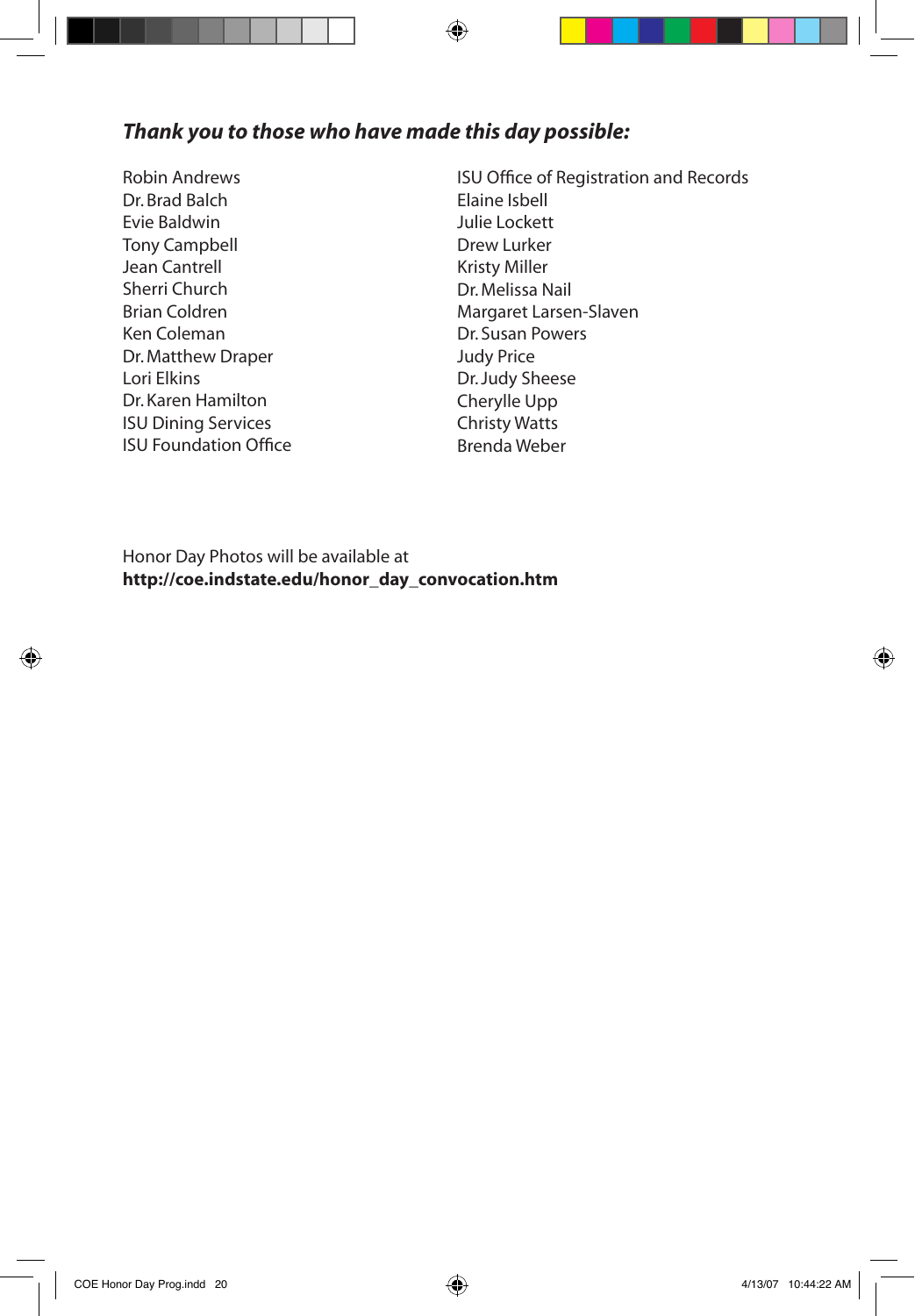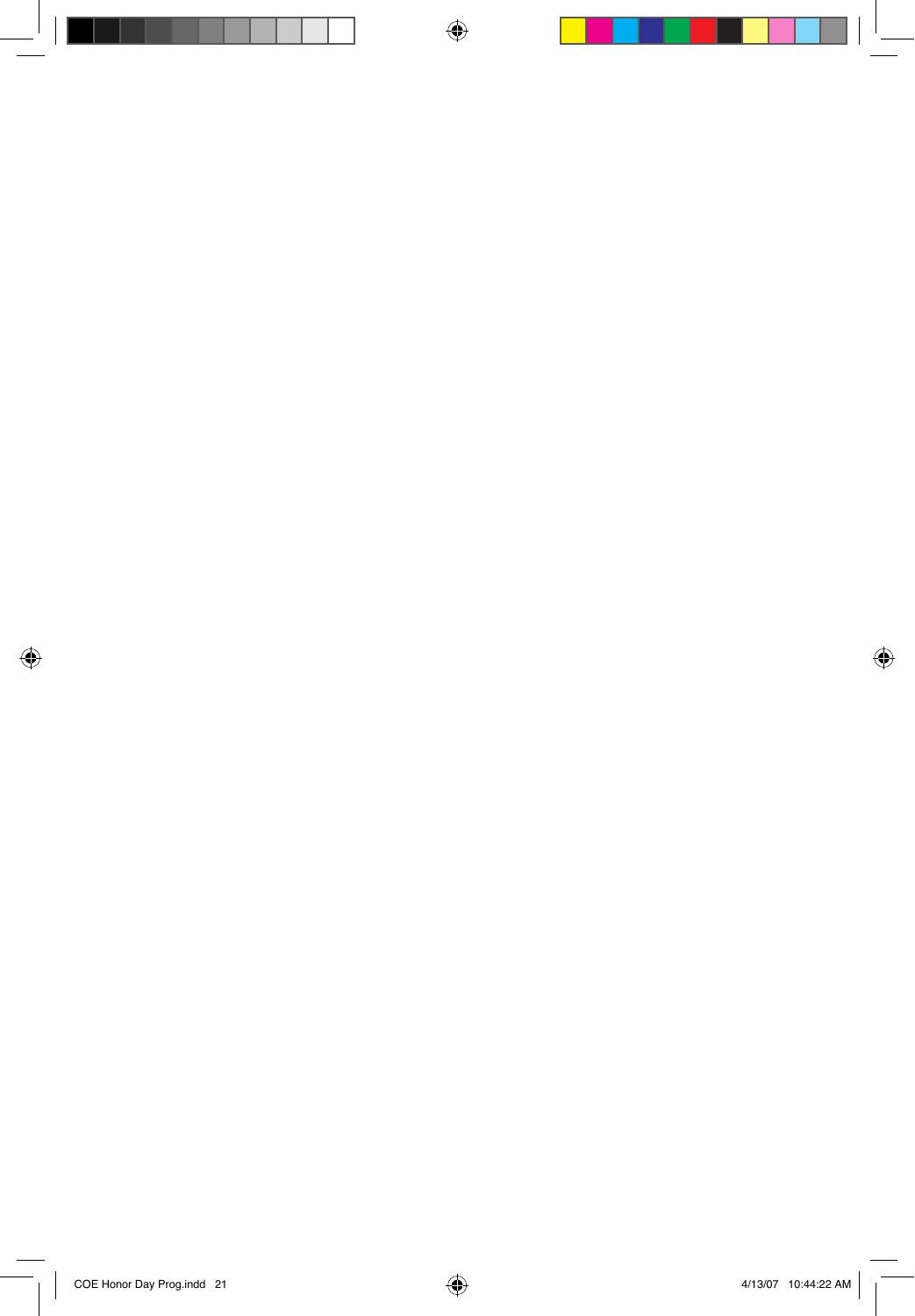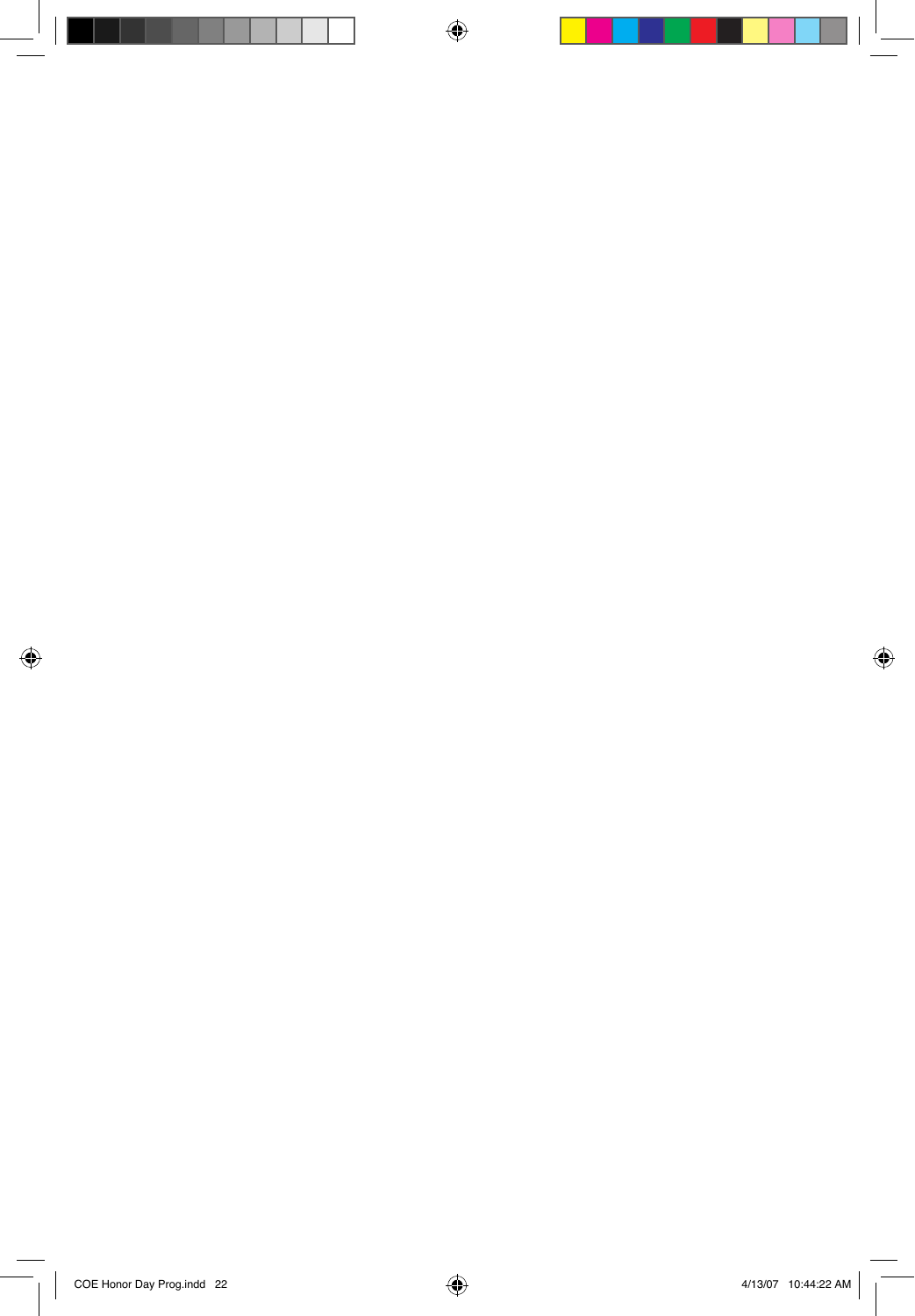